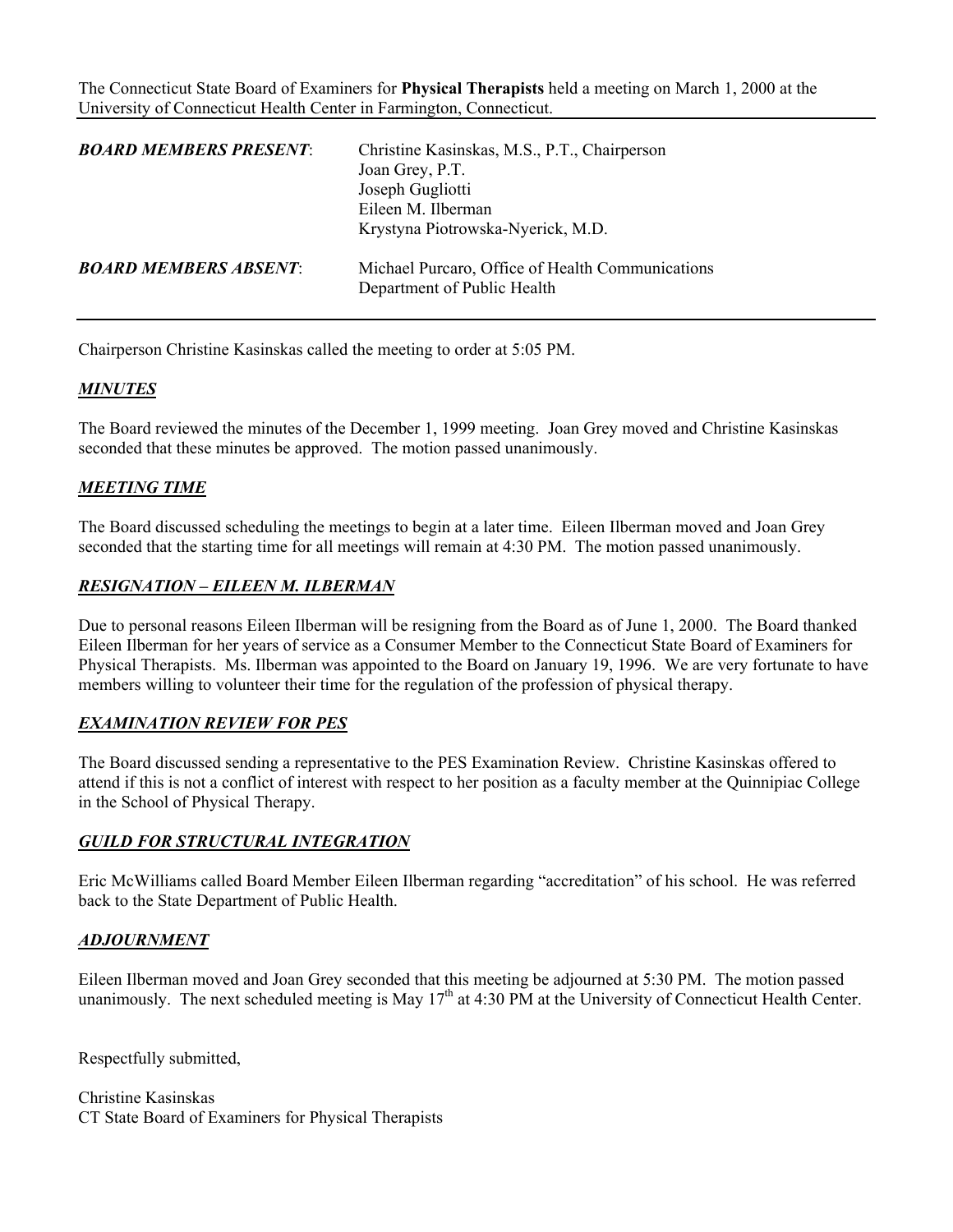The Connecticut State Board of Examiners for **Physical Therapists** held a meeting on May 17, 2000 at the University of Connecticut Health Center in Farmington, Connecticut.

| <b>BOARD MEMBERS PRESENT</b> | Christine Kasinskas, MS, PT, Chairperson<br>Joan Grey, PT<br>Krystyna Piotrowska-Nyerick, MD               |
|------------------------------|------------------------------------------------------------------------------------------------------------|
| <b>BOARD MEMBERS ABSENT</b>  | Joseph Gugliotti                                                                                           |
| <b>ALSO PRESENT:</b>         | Joelle Newton, Staff Attorney, Department of Public Health<br>Michael Purcaro, Department of Public Health |

Chairperson Christine Kasinskas called the meeting to order at 4:30 PM.

## *MINUTES*

The Board reviewed the minutes of the March 1, 2000 meeting. Ms. Grey moved and Ms. Kasinskas seconded that these minutes be approved. The motion passed unanimously.

## *RESIGNATION OF EILEEN ILBERMAN*

A letter of resignation from Ms. Ilberman was read by Ms. Kasinskas. The Board expresses thanks to Ms. Ilberman for all her hard work on behalf of the Board.

## *PES EXAMINATION*

Ms. Kasinskas went to New Orleans, Louisiana as the Connecticut delegate to review the PES examination. Ms. Kasinskas reported that the examination questions appear to be relevant and the examination requires the Physical Therapy licensure candidate to integrate important information.

## *CONSENT ORDER - SHARON WEISELFISH-GIAMMATTEO*

The Board voted to accept the Consent order as presented. Concerns were raised regarding cover sheet of the Consent Order, that describes craniosacral therapy and myofascial release, which is "outside the scope of practice for physical therapy". Ms. Grey moved and Dr. Piotrowska-Nyerick seconded, to approve the Consent Order. The motion passed unanimously. The Consent Order was signed by Ms. Kasinskas

## *ADJOURNMENT*

The motion passed unanimously to adjourn the meeting. The next scheduled meeting is September 13, 2000 at 4:30 PM, at the University of Connecticut Health Center, Farmington, Connecticut.

Respectfully submitted,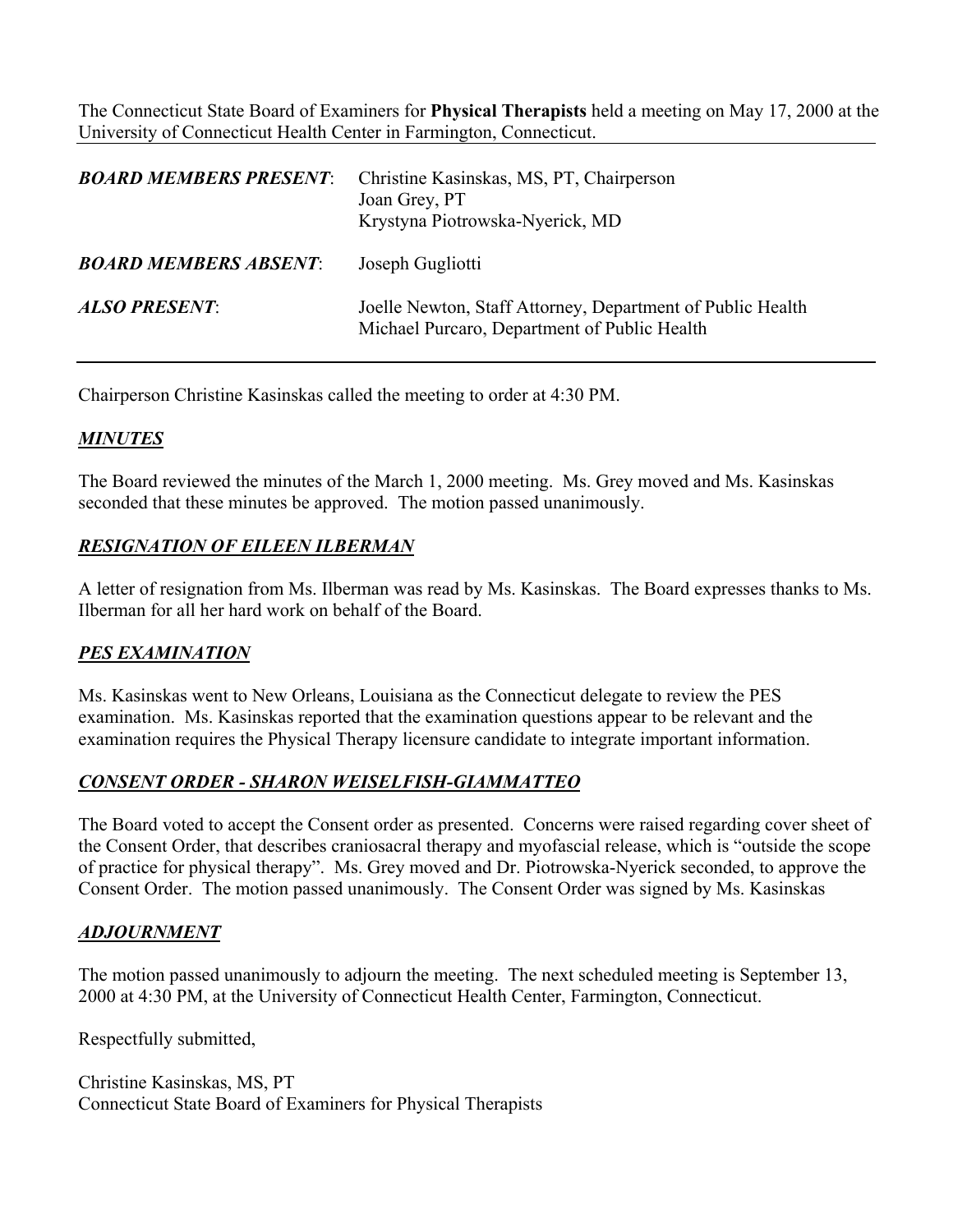The Connecticut State Board of Examiners for **Physical Therapists** held a meeting on September 27, 2000 at the University of Connecticut Health Center in Farmington, Connecticut.

| <b>BOARD MEMBERS PRESENT:</b> | Christine Kasinskas, MS, PT, Chairperson |
|-------------------------------|------------------------------------------|
|                               | Joan Grey, PT                            |
|                               | Krystyna Piotrowska-Nyerick, MD          |
|                               | Joseph Gugliotti                         |
|                               |                                          |
| <b>BOARD MEMBERS ARSENT</b>   |                                          |

# *BOARD MEMBERS ABSENT*:

| <b>ALSO PRESENT:</b> | Glen Gitterman, Allied Health Rehabilitation |
|----------------------|----------------------------------------------|
|                      | Tanya Feliciano, Assistant Attorney General  |
|                      |                                              |

Chairperson Christine Kasinskas called the meeting to order at 4:35 PM.

# *MINUTES*

The Board reviewed the minutes of the May 17, 2000 meeting. Ms. Grey moved and Dr. Piotrowska-Nyerick seconded that these minutes be approved. The motion passed unanimously.

## *REQUEST FOR A DECLARATORY RULING*

Mr. Glen Gitterman, Allied Health Rehabilitation was present to discuss his question of whether his physical therapist license would be at risk if he worked in a wellness center. Mr. Gitterman answered the questions of the Board members concerning his request. Mr. Gitterman has waived the requirement that the Board act on his request for a Declaratory ruling within sixty-days.

Tanya Feliciano, Assistant Attorney General, explained to the Board the options available with regard to requests for a Declaratory Ruling. , The options are do nothing, issue a ruling now, or initiate a Declaratory Ruling proceeding that would include a public hearing.

Ms. Grey moved to initiate a Declaratory Ruling Proceeding and schedule a hearing to evaluate testimony and the issues. Dr. Piotrowska-Nyerick seconded the motion. The motion passed unanimously

# *RESIGNATION OF JOSEPH GUGGLIOTTI*

Mr. Gugliotti has become busier and has been given more responsibilities at St. Mary's Hospital. He no longer can make a commitment to the Board and will be resigning. The Board thanked Joe for his input and hard work.

## *ADJOURNMENT*

Ms. Grey moved and Mr. Gugliotti seconded that this meeting be adjourned. The next scheduled meeting is November 15, 2000 at 4:30 p.m., at the University of Connecticut Health Center, Farmington, Connecticut.

Respectfully submitted,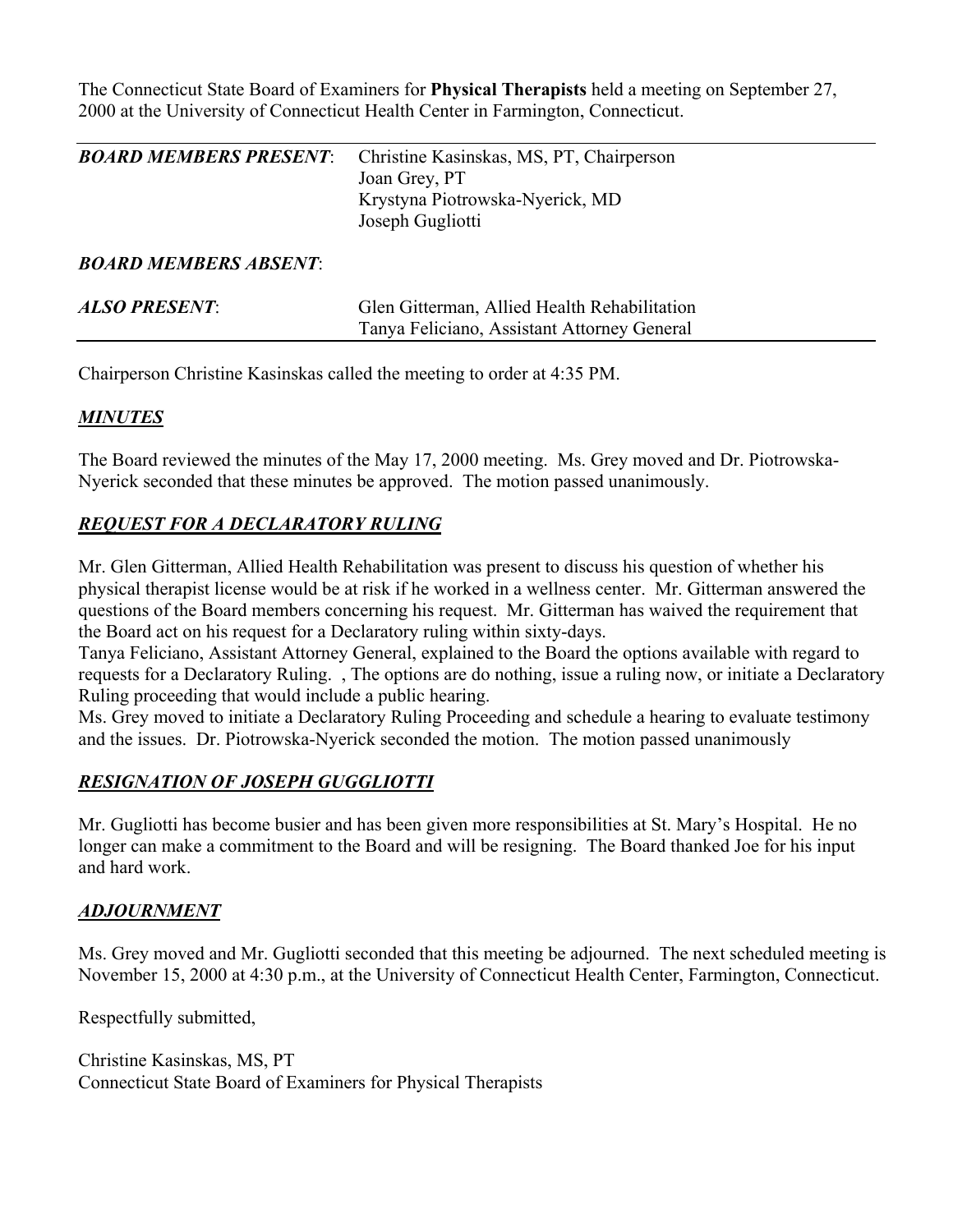The Connecticut State Board of Examiners for **Physical Therapists** held a meeting on November 15, 2000 at the University of Connecticut Health Center in Farmington, Connecticut.

| <b>BOARD MEMBERS PRESENT:</b> | Christine Kasinskas, MS, PT, Chairperson<br>Joan Grey, PT<br>Krystyna Piotrowska-Nyerick, MD        |
|-------------------------------|-----------------------------------------------------------------------------------------------------|
| <b>BOARD MEMBERS ABSENT:</b>  | None                                                                                                |
| <b>ALSO PRESENT:</b>          | Donna Brewer, Director, Public Health Hearing Office<br>Tanya Feliciano, Assistant Attorney General |

Chairperson Christine Kasinskas called the meeting to order at 4:30 PM.

### *MINUTES*

The Board reviewed the minutes of the September 27, 2000 meeting. Ms. Grey moved and Dr. Piotrowska-Nyerick seconded that the minutes be approved as written. The motion passed unanimously.

### *DECLARATORY RULING*

Tanya Feliciano, Assistant Attorney General was present to explain the mechanics of the Declaratory Ruling process. The Board chose the following dates for the public hearing in this matter:

> January 18, 2001 January 23, 2001 January 30, 2001

The hearing will be held at the Department of Public Health, Hartford, Connecticut beginning at 10:00 a.m.

### **MEETING DATES FOR 2001**

The following meeting dates will be scheduled for the year 2001:

| January 18, 2001   | 9:30 a.m. at the Department of Public Health, Hartford, Connecticut |
|--------------------|---------------------------------------------------------------------|
| May 9, 2001        | 4:30 p.m. at the UCONN Health Center, Farmington, Connecticut       |
| September 12, 2001 | 4:30 p.m. at the UCONN Health Center, Farmington, Connecticut       |
| November 14, 2001  | 4:30 p.m. at the UCONN Health Center, Farmington, Connecticut       |

### *ADJOURNMENT*

Ms. Grey moved and Dr. Piotrowska-Nyerick seconded that this meeting be adjourned. The motion passed and the meeting was adjourned at 5:30 p.m.

The next scheduled meeting is January 18, 2001 at 9:30 a.m., at the Department of Public Health, Hartford, Connecticut.

Respectfully submitted,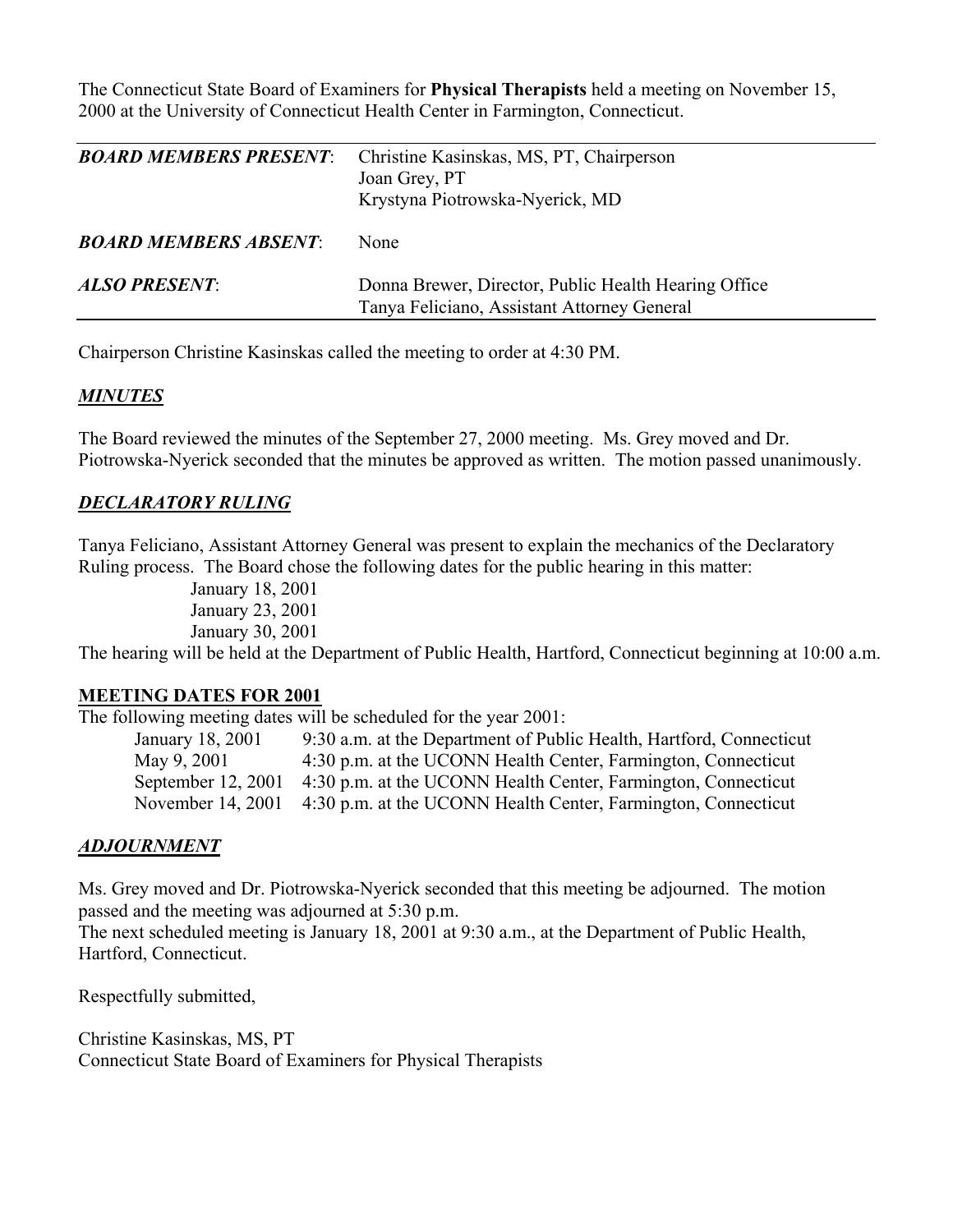The Connecticut State Board of Examiners for **Physical Therapists** held a meeting on January 18, 2001 at the Department of Public Health, 410 Capitol Avenue, Hartford, Connecticut.

| <b>BOARD MEMBERS PRESENT:</b> | Christine Kasinskas, MS, PT, Chairperson<br>Joan Grey, PT                                      |
|-------------------------------|------------------------------------------------------------------------------------------------|
| <b>BOARD MEMBERS ABSENT:</b>  | Krystyna Piotrowska-Nyerick, MD                                                                |
| <b>ALSO PRESENT:</b>          | Debra Tomassone, Public Health Services Manager<br>Tanya Feliciano, Assistant Attorney General |

Chairperson Christine Kasinskas called the meeting to order at 9:40 a.m.

## *ANNUAL MEETING - THE FEDERATION OF STATE BOARDS OF PHYSICAL THERAPY*

Debra Tomassone, Public Health Services Manager informed the Board that the annual meeting of The Federation of State Boards of Physical Therapy is scheduled for April 20-23, 2001 in Scottsdale, Arizona and that the Fall Educational Meeting is scheduled for September 7-9, 2001 in Baltimore, Maryland. Board members are urged to attend either one of these meetings. Joan Gray will represent the Board at the Annual Meeting.

### *MINUTES*

The Board reviewed the minutes of the November 15, 2000 meeting. Ms. Grey moved and Ms. Kasinskas - seconded that the minutes be approved as written. The motion passed unanimously.

## *ADJOURNMENT*

Ms. Kasinskas moved and Ms. Grey seconded that this meeting be adjourned. The motion passed and the meeting was adjourned at 9:55 a.m.

The next scheduled meeting is May 9, 2001 at 4:30 p.m., at the University of Connecticut, Farmington, **Connecticut.** 

Respectfully submitted,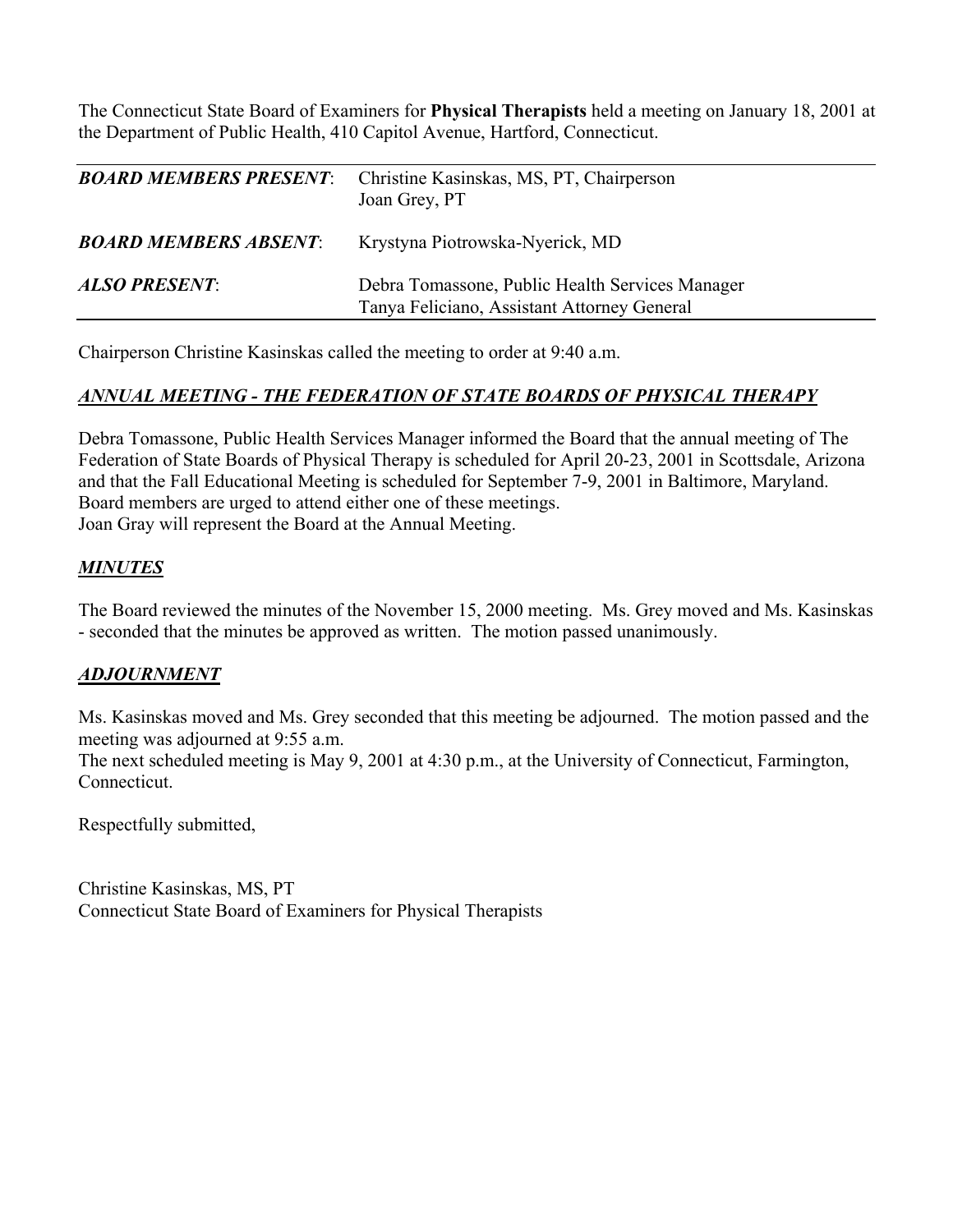The Connecticut State Board of Examiners for **Physical Therapists** held a meeting on May 9, 2001 at the University of Connecticut Health Center in Farmington, Connecticut.

| <b>BOARD MEMBERS PRESENT:</b> | Christine Kasinskas, MS, PT, Chairperson<br>Joan Grey, PT<br>Krystyna Piotrowska-Nyerick, MD |
|-------------------------------|----------------------------------------------------------------------------------------------|
| <b>BOARD MEMBERS ABSENT</b>   | None                                                                                         |
| <b>ALSO PRESENT:</b>          | Stanley Peck, Director, Legal Office, Department of Public Health                            |

Chairperson Christine Kasinskas called the meeting to order at 4:30 PM.

# *MINUTES*

The Board reviewed the minutes of the January 18, 2001 meeting. Ms. Grey moved and Ms. Kasinskas seconded that the minutes be approved as written. The motion passed unanimously.

# *LEGAL OFFICE*

Stanley Peck, Director, Legal Office, Department of Public Health presented a Cease and Desist Consent Order in the matter of Gurmohan Brar - Petition No. 2001-0112-000-003. Dr. Piotrowska-Nyerick made a motion, and Ms. Grey seconded, that this Cease and Desist Consent Order be approved. The motion passed unanimously.

# *FEDERATION OF STATE BOARDS OF PHYSICAL THERAPY*

Ms. Grey updated the Board on the April 2001 meeting of the Federation of State Boards of Physical Therapy and the issues and actions taken at the meeting. An issue discussed at the Federation meeting was for more uniform standards to qualify foreign-trained physical therapists for licensure.

## *ADJOURNMENT*

Being that there was no further business, the meeting was adjourned at 5:30 p.m.

The next scheduled meeting is September 12, 2001 at 4:30 p.m., at the University of Connecticut, Farmington, Connecticut.

Respectfully submitted,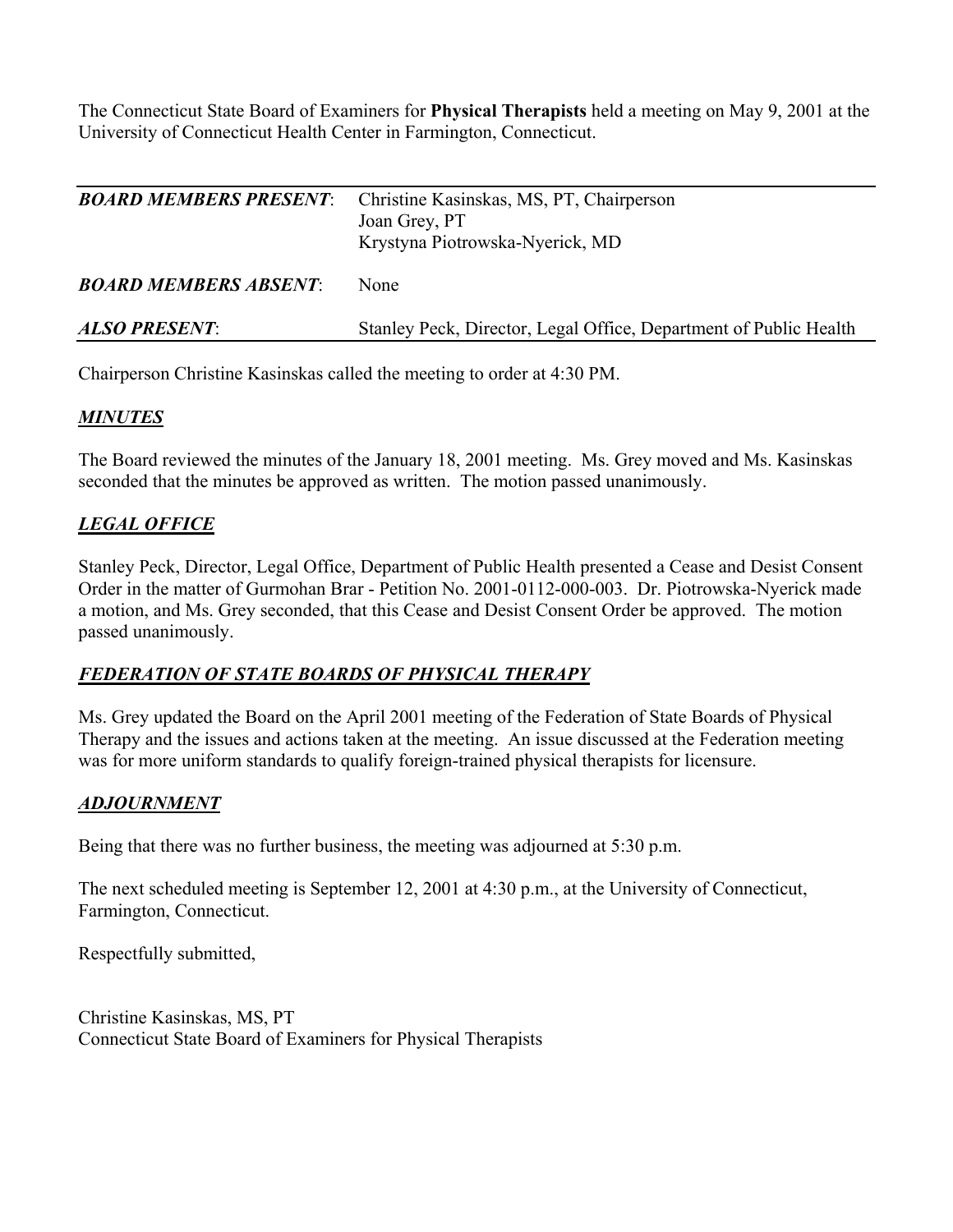The Connecticut State Board of Examiners for **Physical Therapists** held a meeting on September 12, 2001 at the University of Connecticut Health Center in Farmington, Connecticut.

| <b>BOARD MEMBERS PRESENT:</b> | Christine Kasinskas, MS, PT, Chairperson<br>Joan Grey, PT<br>Krystyna Piotrowska-Nyerick, MD |
|-------------------------------|----------------------------------------------------------------------------------------------|
| <b>BOARD MEMBERS ABSENT</b>   | <b>None</b>                                                                                  |
| <b>ALSO PRESENT:</b>          | Stephen Miltimore, Staff Attorney, Department of Public Health                               |

Chairperson Christine Kasinskas called the meeting to order at 4:30 PM.

## *MINUTES*

The Board reviewed the minutes of the May 9, 2001meeting. It was the unanimous of the Board that the minutes be approved as written.

## *LEGAL OFFICE*

A. Stephen Miltimore, Staff Attorney, Department of Public Health presented a Cease and Desist Consent Order in the matter of Marylee Cameron - Petition No. 2000-0925-000-106. Dr. Piotrowska-Nyerick made a motion, and Ms. Grey seconded, that this Cease and Desist Consent Order be approved. The motion passed unanimously.

B. Stephen Miltimore, Staff Attorney, Department of Public Health presented a Cease and Desist Consent Order in the matter of Miroslaw Mazek - Petition No. 2000-1102-000-123. Ms. Grey made a motion, and Dr. Piotrowska-Nyerick seconded, that this Cease and Desist Consent Order be approved. The motion passed unanimously.

## *ADJOURNMENT*

Being that there was no further business, the meeting was adjourned at 5:30 p.m.

The next scheduled meeting is November 14, 2001 at 4:30 p.m., at the University of Connecticut, Farmington, Connecticut.

Respectfully submitted,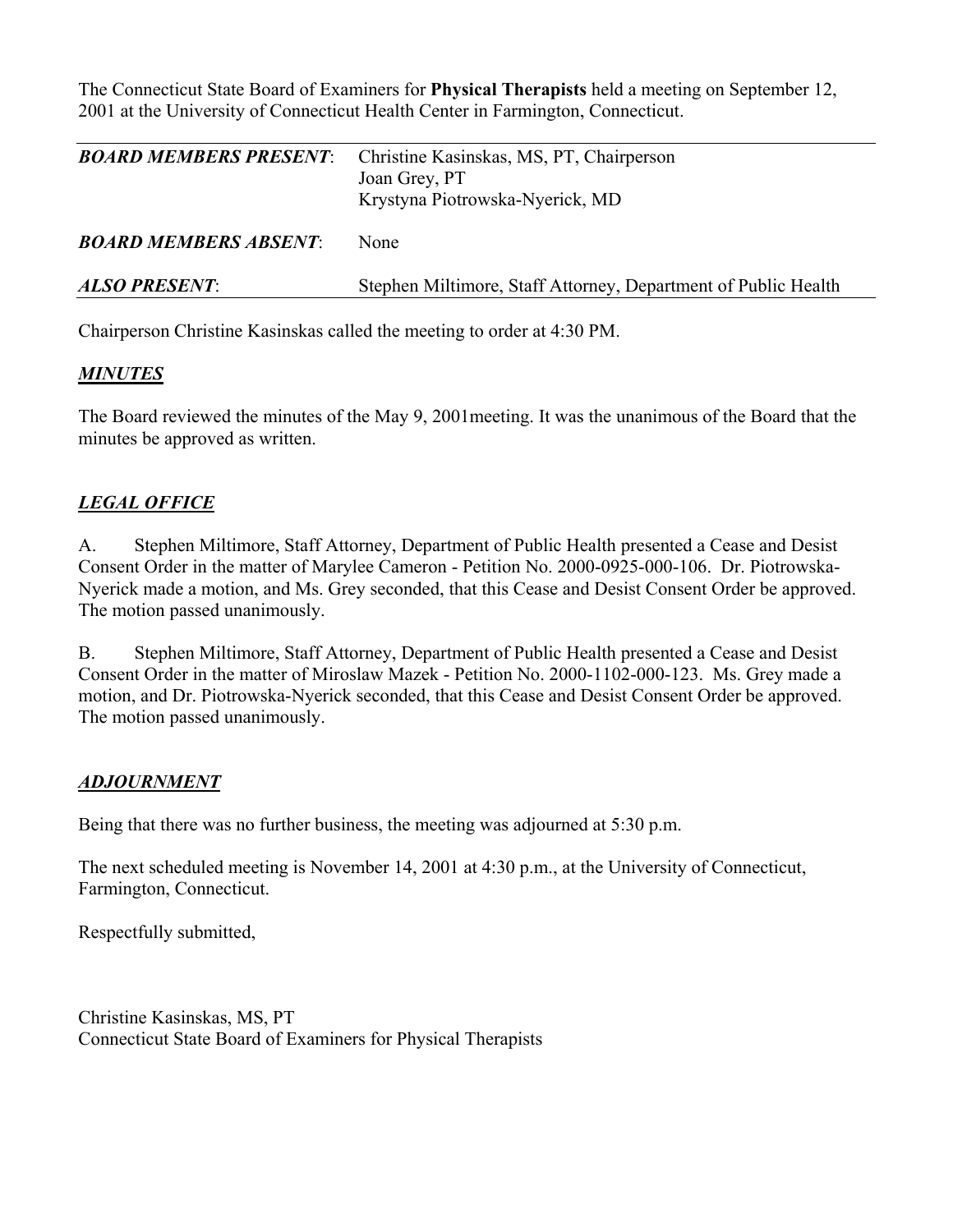The Connecticut State Board of Examiners for **Physical Therapists** held a meeting on November 14, 2001 at the University of Connecticut Health Center in Farmington, Connecticut.

| <b>BOARD MEMBERS PRESENT</b> | Christine Kasinskas, MS, PT, Chairperson<br>Joan Grey, PT<br>Krystyna Piotrowska-Nyerick, MD                                                                         |
|------------------------------|----------------------------------------------------------------------------------------------------------------------------------------------------------------------|
| <b>BOARD MEMBERS ABSENT</b>  | None                                                                                                                                                                 |
| <b>ALSO PRESENT:</b>         | Jennifer Filippone, Public Health Services Manager<br>Stephen Carragher, Health Program Supervisor<br>Stephen Miltimore, Staff Attorney, Department of Public Health |

Chairperson Christine Kasinskas called the meeting to order at 4:30 PM.

### *MINUTES*

The Board reviewed the minutes of the September 12, 2001 meeting. It was the unanimous of the Board that the minutes be approved as written.

#### *NEW BUSINESS*

A. Physical Therapy Educational Programs

 Jennifer Filippone, Public Health Services Manager, Department of Public Health, described the licensure verification feature of the Department of Public Health Web Site. Currently, only licensing information can be obtained. The site will be eventually updated to include any disciplinary action against a licensee.

 Ms. Filippone also spoke about the issue of credentialing new master's level physical therapist curriculums. Also discussed was the issue of how to credential foreign trained physical therapists. Ms. Grey reminded us that currently the Federation of State Boards of Physical Therapy is currently working on a system to credential foreign trained physical therapists. It was decided that Ms. Grey would contact the New England representative for the Federation to a status update on the process. Ms Grey hopes to have information for discussion at the next meeting. The Board will invite Stephen Carragher, Health Program Supervisor, Department of Public Health to the May 2002 meeting to discuss this information.

#### B. Meeting Dates For 2002

The following meeting dates will be scheduled for the year 2002:

February 20, 2002 4:30 p.m. at the UCONN Health Center, Farmington, Connecticut May 15, 2002 4:30 p.m. at the UCONN Health Center, Farmington, Connecticut September 18, 2002 4:30 p.m. at the UCONN Health Center, Farmington, Connecticut November 13, 2002 4:30 p.m. at the UCONN Health Center, Farmington, Connecticut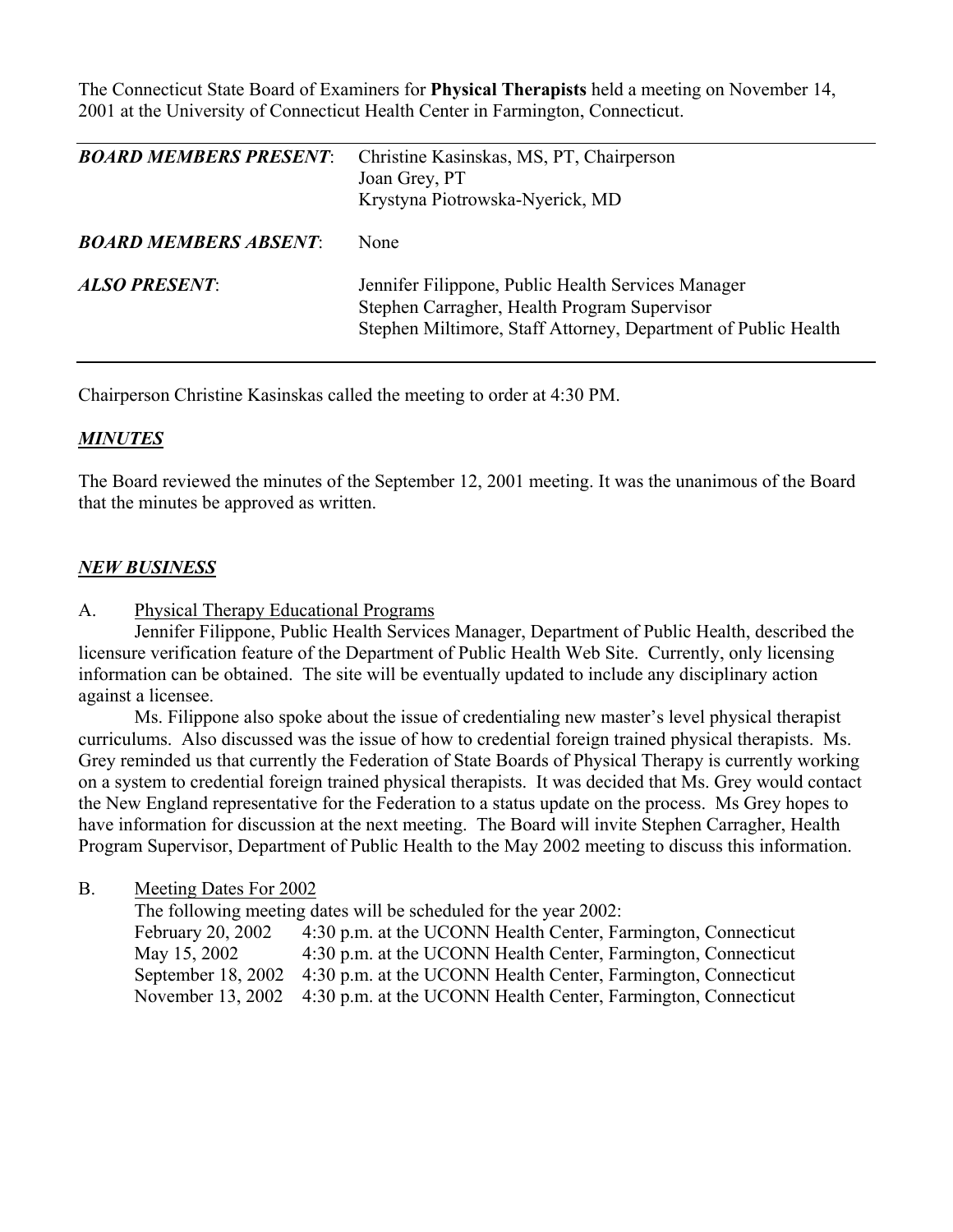# *LEGAL OFFICE*

A. Stephen Miltimore, Staff Attorney, Department of Public Health presented a Cease and Desist Consent Order in the matter of Lennis Gonzalez, RPT - Petition No. 2000-0925-014-003. Dr. Piotrowska-Nyerick made a motion, and Ms. Grey seconded, that this Cease and Desist Consent Order be approved. The motion passed unanimously. The Consent Order was signed by Ms. Kasinskas

## *ADJOURNMENT*

Being that there was no further business, the meeting was adjourned at 5:40 p.m.

The next scheduled meeting is February 20, 2002 at 4:30 p.m., at the University of Connecticut, Farmington, Connecticut.

Respectfully submitted,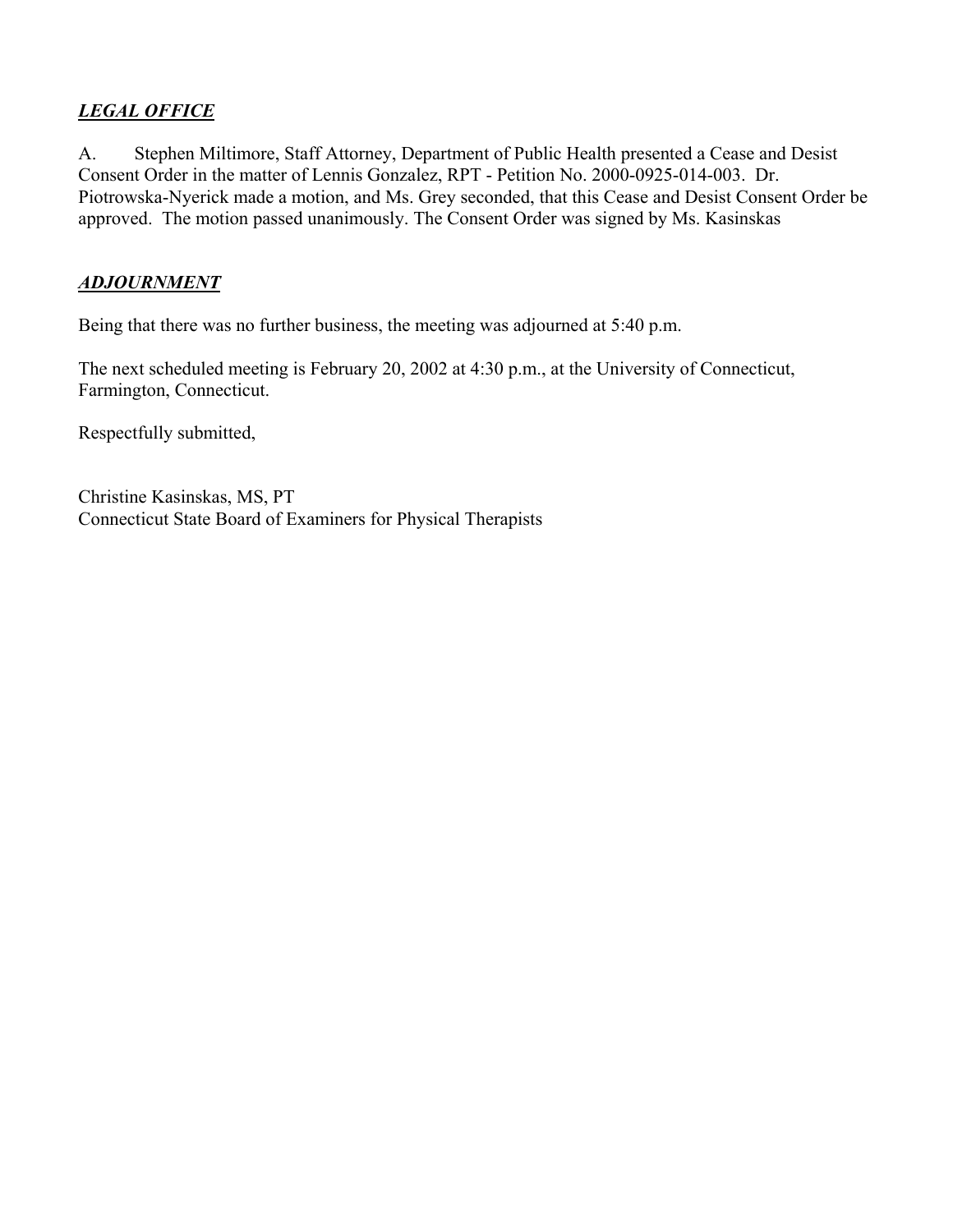The Connecticut State Board of Examiners for **Physical Therapists** held a meeting on February 20, 2002 at the University of Connecticut Health Center in Farmington, Connecticut.

| <b>BOARD MEMBERS PRESENT:</b> | Christine Kasinskas, MS, PT, Chairperson<br>Joan Grey, PT<br>Krystyna Piotrowska-Nyerick, MD |
|-------------------------------|----------------------------------------------------------------------------------------------|
| <b>BOARD MEMBERS ABSENT</b>   | None                                                                                         |
| <b>ALSO PRESENT:</b>          | Leslie Scoville, Staff Attorney, Department of Public Health                                 |

Chairperson Christine Kasinskas called the meeting to order at 4:30 PM.

## *MINUTES*

The Board reviewed the minutes of the November 14, 2001 meeting. It was the unanimous of the Board that the minutes be approved as written.

## *LEGAL OFFICE BUSINESS*

A. Leslie Scoville, Staff Attorney, Department of Public Health presented a Cease and Desist Consent Order in the matter of Urvelt Cayo - Petition No. 2001-0608-000-057. It was the unanimous of the Board that this Cease and Desist Consent Order be approved. The Cease and Desist Consent Order was signed by Ms. Kasinskas.

B. Leslie Scoville, Staff Attorney, Department of Public Health presented a Modification of Consent Order in the matter of Leonard Vigliatore, RPT - Petition No. 2001-0608-000-057. This Consent Order was discussed. The feeling of the Board was that issues of "reasonable skill and safety" would not be adequately addressed by 16 hours of course work in "boundary issues." The Board was also concerned as to where such course work would be found. It was the unanimous of the Board to table this matter and request that an Assistant Attorney General be present at the next meeting to advise the Board. Because the next scheduled meeting would occur after the current Consent Order expires and Mr. Vigliatore would no longer be bound under the current order, the Board proposed to meet either on March 14, 2002 or March 21, 2002, dependent on the availability of the Assistant Attorney General.

## *OLD BUSINESS*

Ms. Grey presented information on the Foreign Credentialing Commission on Physical Therapy (FCCPT). Currently 44 states are using this commission to evaluate the credentials of foreign-trained therapists who desire to obtain a physical therapy license in the United States. Ms. Grey submitted information for the Board members to review and discuss at the next meeting as to whether Connecticut should use the FCCPT.

## *ADJOURNMENT*

Being that there was no further business, the meeting was adjourned at 5:30 p.m. The next scheduled meeting will either be March 14, 2002 or March 21, 2002 at 4:30 p.m., at the University of Connecticut, Farmington, Connecticut.

Respectfully submitted,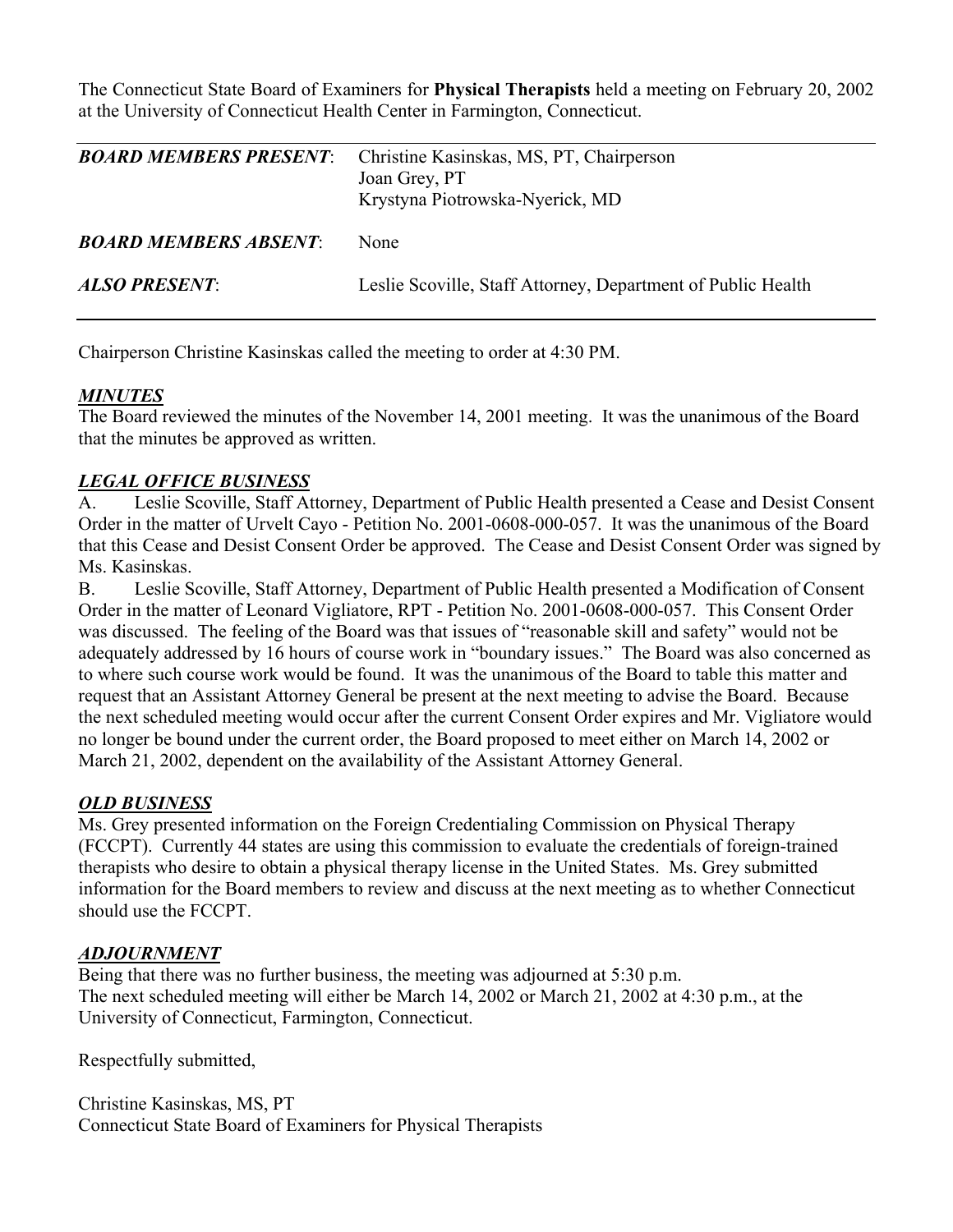The Connecticut State Board of Examiners for **Physical Therapists** held a meeting on March 21, 2002 at the University of Connecticut Health Center in Farmington, Connecticut.

| <b>BOARD MEMBERS PRESENT:</b> | Christine Kasinskas, MS, PT, Chairperson<br>Joan Grey, PT                                              |
|-------------------------------|--------------------------------------------------------------------------------------------------------|
| <b>BOARD MEMBERS ABSENT:</b>  | Krystyna Piotrowska-Nyerick, MD                                                                        |
| <b>ALSO PRESENT:</b>          | Paul Lahey, Assistant Attorney General<br>Leslie Scoville, Staff Attorney, Department of Public Health |

Chairperson Christine Kasinskas called the meeting to order at 4:30 PM.

#### *LEGAL OFFICE BUSINESS*

Leslie Scoville, Staff Attorney, Department of Public Health presented a Modification of Consent Order in the matter of Leonard Vigliatore, RPT - Petition No. 2001-0608-000-057. Assistant Attorney General Paul Lahey was present to advise the Board.

The is concerned about a December 22, 2000 statement made by Mr. Vigliatore's supervisor that Mr. Vigliatore was not practicing with reasonable skill and safety. The Board is further concerned that the Department of Public Health did not communicate this information to the Board until February 20, 2002. Why wasn't this brought to the Board's attention before? The Board is now presented with a modification of Consent Order with very little time to act. The present Consent Order expires on May 2, 2002. Based on its review of the current information the Board feels that respondent should be suspended from practice until a hearing can be convened. Attorney Scoville advised the Board that it has no authority to do this. Attorney Scoville advised the Board that its options were either to approve the modification of the Consent Order or to reject modification in which event the current Consent Order would expire and there would be no supervision of respondent.

The Board asked the following questions:

- 1) Who was respondent's supervisor?
- 2) Where did the unskillful and unsafe practice occur?
- 3) Description of the incident
- 4) Information from subsequent reports.

Attorney Scoville advised the Board it could not have this information.

It is the unanimous decision of the Board, including Board member Krystyna Piotrowska-Nyerick, MD who was contacted by telephone, that the Modification of Consent Order be rejected. The Board strongly suggests to the Department of Public Health that Mr. Vigliatore's physical therapy license be suspended until a hearing before the Board can be convened.

During this meeting, the Board entered executive session to obtain advice from the Assistant Attorney General.

Being that there was no further business, the meeting was adjourned at 6:30p.m.

The next scheduled meeting will be May 15, 2002 at the University of Connecticut, Farmington, Connecticut.

Respectfully submitted,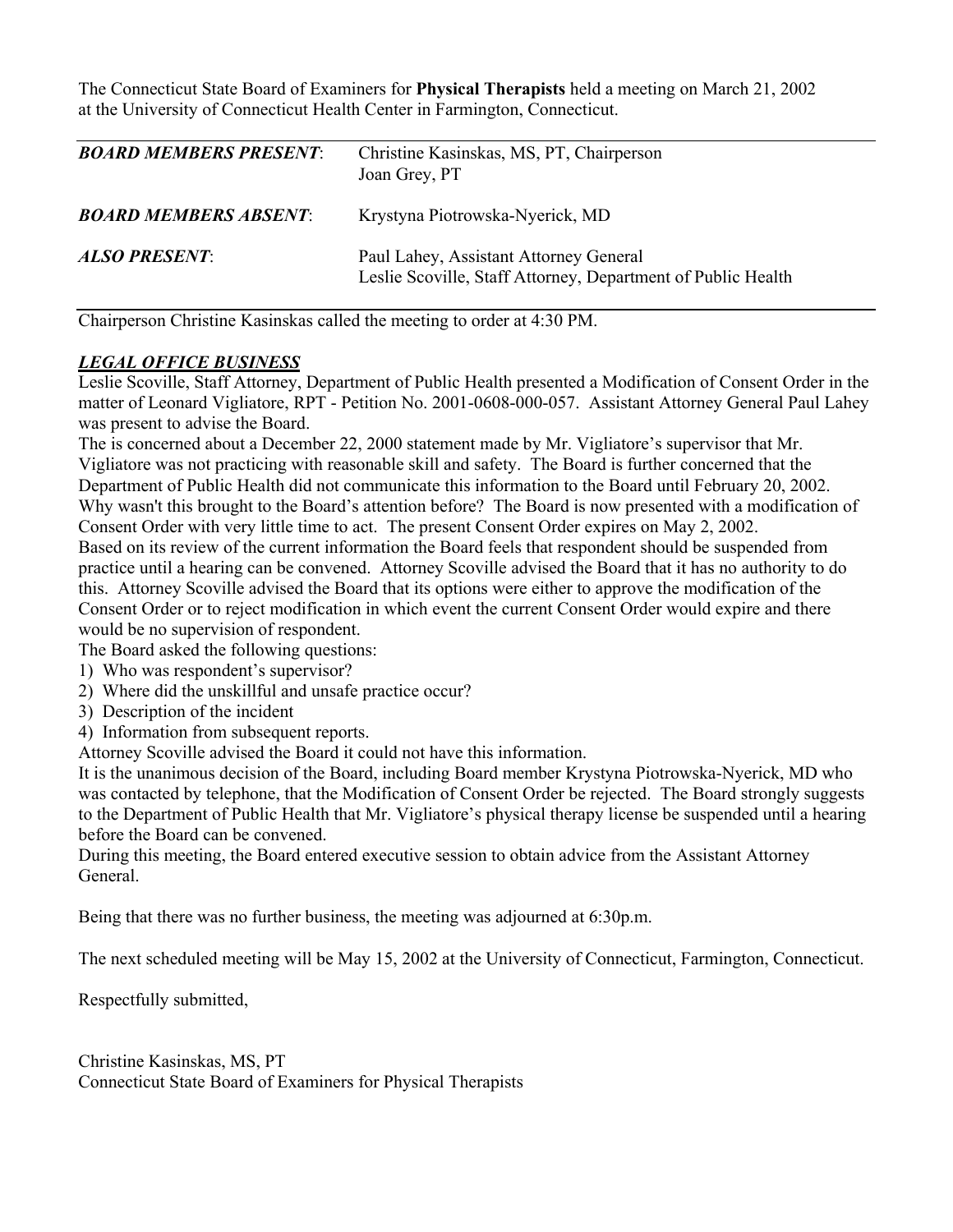The Connecticut State Board of Examiners for **Physical Therapists** held a meeting on May 15, 2002, at the University of Connecticut Health Center in Farmington, Connecticut.

| <b>BOARD MEMBERS PRESENT:</b> | Christine Kasinskas, MS, PT, Chairperson<br>Joan Grey, PT<br>Krystyna Piotrowska-Nyerick, MD                                                                                                                |
|-------------------------------|-------------------------------------------------------------------------------------------------------------------------------------------------------------------------------------------------------------|
| <b>BOARD MEMBERS ABSENT:</b>  | None                                                                                                                                                                                                        |
| <b>ALSO PRESENT:</b>          | Richard J. Lynch, Assistant Attorney General<br>Matthew Antonetti, Staff Attorney, Department of Public Health<br>Kevin Collins, Esq.<br>Jennifer Filippone, Public Health Services Manager (via telephone) |

Chairperson Christine Kasinskas called the meeting to order at 4:30 PM.

### *LEGAL OFFICE BUSINESS*

Matthew Antonetti, Staff Attorney, Department of Public Health and Attorney Kevin Collins were present concerning the Consent Order in the matter of Leonard Vigliatore, RPT - Petition No. 2001-0608-000-057. Assistant Attorney General Richard J. Lynch was present to advise the Board.

Attorneys Antonetti and Collins answered questions regarding the events leading up to the new proposed Consent Order. Mr. Vigliatore was working for a practice in Greenwich, Connecticut. His supervisor was Carlon Colker, MD. There were two incidents related to patient interactions that were brought to the attention of the Department of Public Health. They were investigated. Mr. Vigliatore now works for Health Extenders in Norwich, Connecticut. His supervisor is Igal Staw, MD. Mr. Vigliatore has been with this practice since March 2001 and has received satisfactory reports. The Consent Order that is currently in effect expires on September 15, 2002. The proposed Consent Order being brought by Attorney Antonetti would require two additional years of supervision and the provision that Mr. Vigliatore take a course on ethics and boundaries. Mr. Vigliatore has already taken a home study course on ethics for massage therapists and body workers. The Board entered executive session from 5:00 p.m. to 5:20 p.m. to receive legal advice.

The Board discussed the information presented. Some of the thoughts that were shared by all members included:

- 1. Mr. Vigliatore should not have been supervised by an M.D., but by a physical therapist.
- 2. The Board should have been made aware of the regular reports filed by Mr. Vigliatore's supervisors.
- 3. The Board is concerned that supervision and an ethics course for Mr. Vigliatore is not sufficient.
- 4. The Board rejects the Modification of Consent Order and strongly suggests a hearing.

The Board voted and unanimously approved the above points.

### *OLD BUSINESS*

A. Foreign Credentialing Commission on Physical Therapy (FCCPT).

Ms. Kasinskas received a phone call from Jennifer Filippone, Public Health Services Manager, Department of Public Health. Ms. Filippone was unable to attend this meeting. Ms. Filippone reported that the Department of Public Health does not object to the use of the Foreign Credentialing Commission on Physical Therapy (FCCPT) to evaluate the credentials of foreign-trained therapists. Ms. Filippone stated that either the FCCPT or a credentialing service in Florida could be used. The Board feels that since over 40 states currently use the FCCPT, that in the interest of uniformity, Connecticut should also use the FCCPT exclusively.

The Board voted and unanimously approved the recommendation that the Department of Public Health use the FCCPT.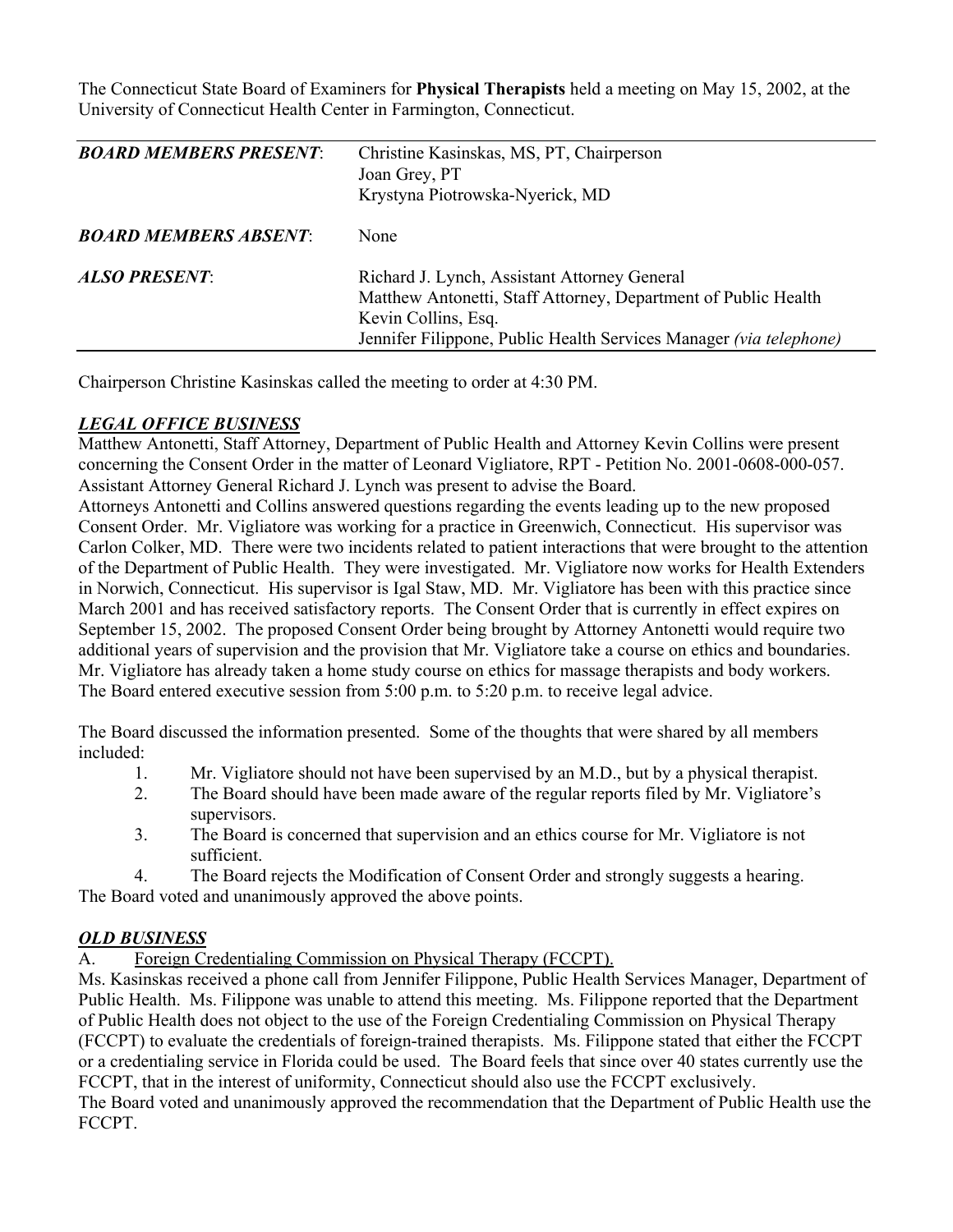B. Licensure and Examination statistics.

Jennifer Filippone, Public Health Services Manager, Department of Public Health offered to fax information concerning physical therapy licensure, unfortunately it was not received. The Board requests that the information be sent to the Board for review for the next meeting. The Board also has questions regarding the licensure process, which they would like to discuss at the next meeting.

The Board is eager to obtain information from the Federation of State Boards of Physical Therapy and will plan to invite the regional representative, Eileen Bach, to the next meeting scheduled for September 18, 2002.

# *MINUTES*

The Board reviewed the minutes of the February 20, 2002 and March 21, 2002 meetings. It was the unanimous decision of the Board that the minutes be approved as written.

## *ADJOURNMENT*

Being that there was no further business, the meeting was adjourned at 6:15 p.m.

Respectfully submitted,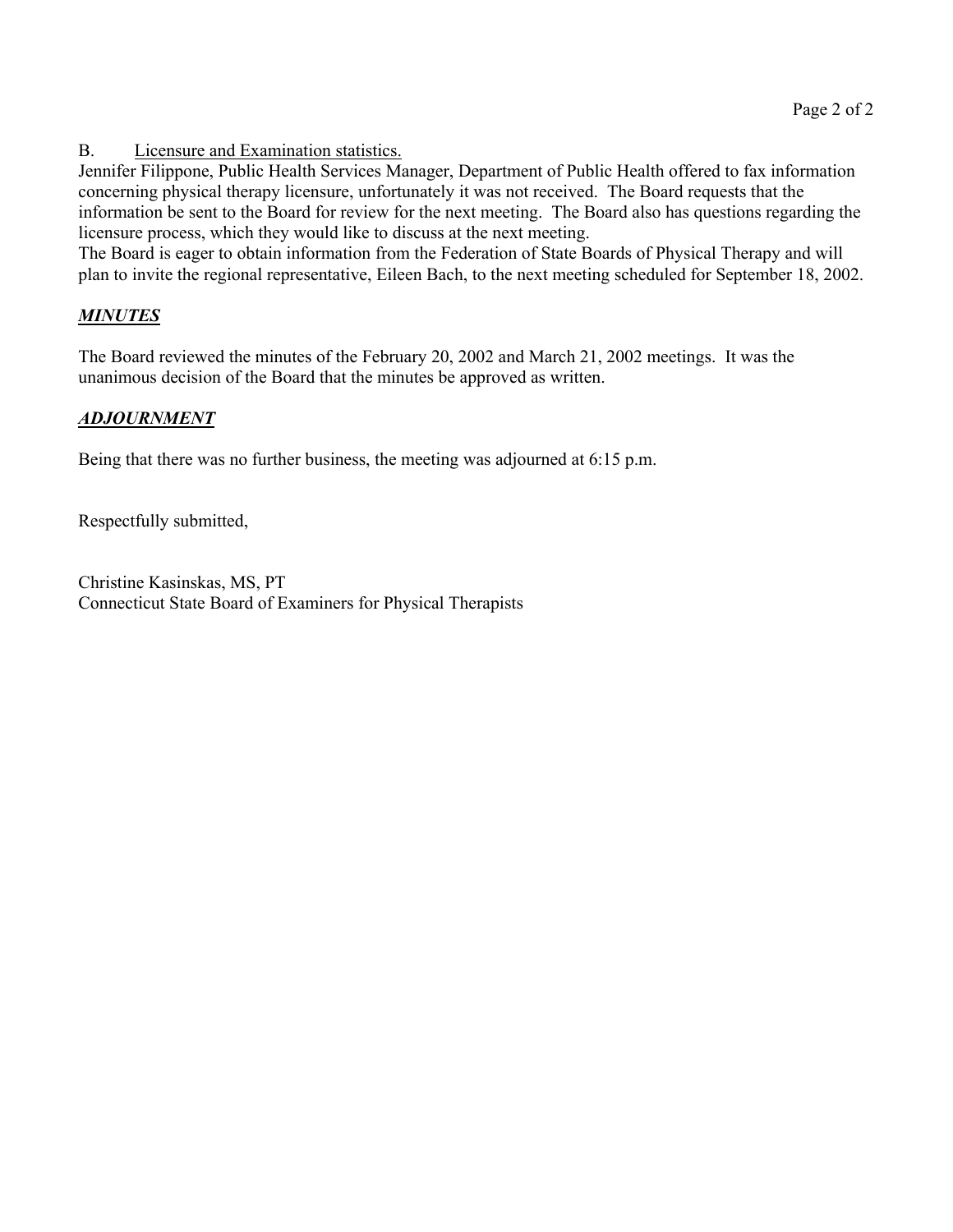The Connecticut State Board of Examiners for **Physical Therapists** held a meeting on September 18, 2002 at the University of Connecticut Health Center in Farmington, Connecticut.

| <b>BOARD MEMBERS PRESENT:</b> | Christine Kasinskas, MS, PT, Chairperson<br>Joan Grey, PT<br>Krystyna Piotrowska-Nyerick, MD                                                                                             |
|-------------------------------|------------------------------------------------------------------------------------------------------------------------------------------------------------------------------------------|
| <b>BOARD MEMBERS ABSENT:</b>  | None                                                                                                                                                                                     |
| <b>ALSO PRESENT:</b>          | Stephen Carragher, Health Program Supervisor<br>Joelle Newton, Staff Attorney, Department of Public Health<br>Eileen Bach, Federation of State Boards of Physical Therapy<br>Kathy Biggs |

Chairperson Christine Kasinskas called the meeting to order at 4:30 PM.

### *MINUTES*

 The Board reviewed the minutes of the May 15, 2002 meeting. It was the unanimous decision of the Board that the minutes be approved as written.

#### *OLD BUSINESS*

Licensure and Examinations

 Stephen Carragher, Health Program Supervisor, Department of Public Health presented licensure statistics for 1999, 2000 and 2002. The Board expressed its desire to have a regular update on licensing activities, specifically the number of applicants taking the examination, number of United States and foreign trained students, percentages of groups passing the examination, and the examination pass rates of the various physical therapy schools.

 The Board also expressed an interest in changing the credentialing service that is currently used to verify the credentials of foreign applicants. The Foreign Credentialing Commission on Physical Therapy (FCCPT) is now providing credentialing services in 46 states. This service may provide some consistency in reviewing applicants from state to state. Also, this service would have the capability of letting applicants know in which area they are deficient to allow for remediation. Eileen Bach, Federation of State Boards of Physical Therapy explained how the (FCCPT) works. Mr. Carragher will review this information for the Department of Public Health. The Board will discuss this further at the November meeting.

## *LEGAL OFFICE BUSINESS*

Joelle Newton, Staff Attorney, Department of Public Health presented a cease and desist Consent Order in the matter of Matthew Pastir - Petition No. 2001-0511-000-045. The Board has several concerns in this situation.

1. The incident in this matter occurred in 1998, was reported to the Department of Public Health in May 2001 but not brought to the Board until today. The Board is concerne4d that this matter was not acted on in a more timely fashion.

2. The Board is very concerned as to who was supervising Mr. Pastir. Was a physical therapist supervising him to do a procedure that should not have been done? If a licensed physical therapist was involved, what action is being taken regarding the licensee?

3. The cover sheet that accompanied the cease and desist order was misleading. It stated that Mr. Pastir was a Physical Therapy Assistant when he is not.

4. It was the unanimous decision of the Board that this Cease and Desist Order be approved.

The Board would like to discuss these concerns with the Department of Public Health.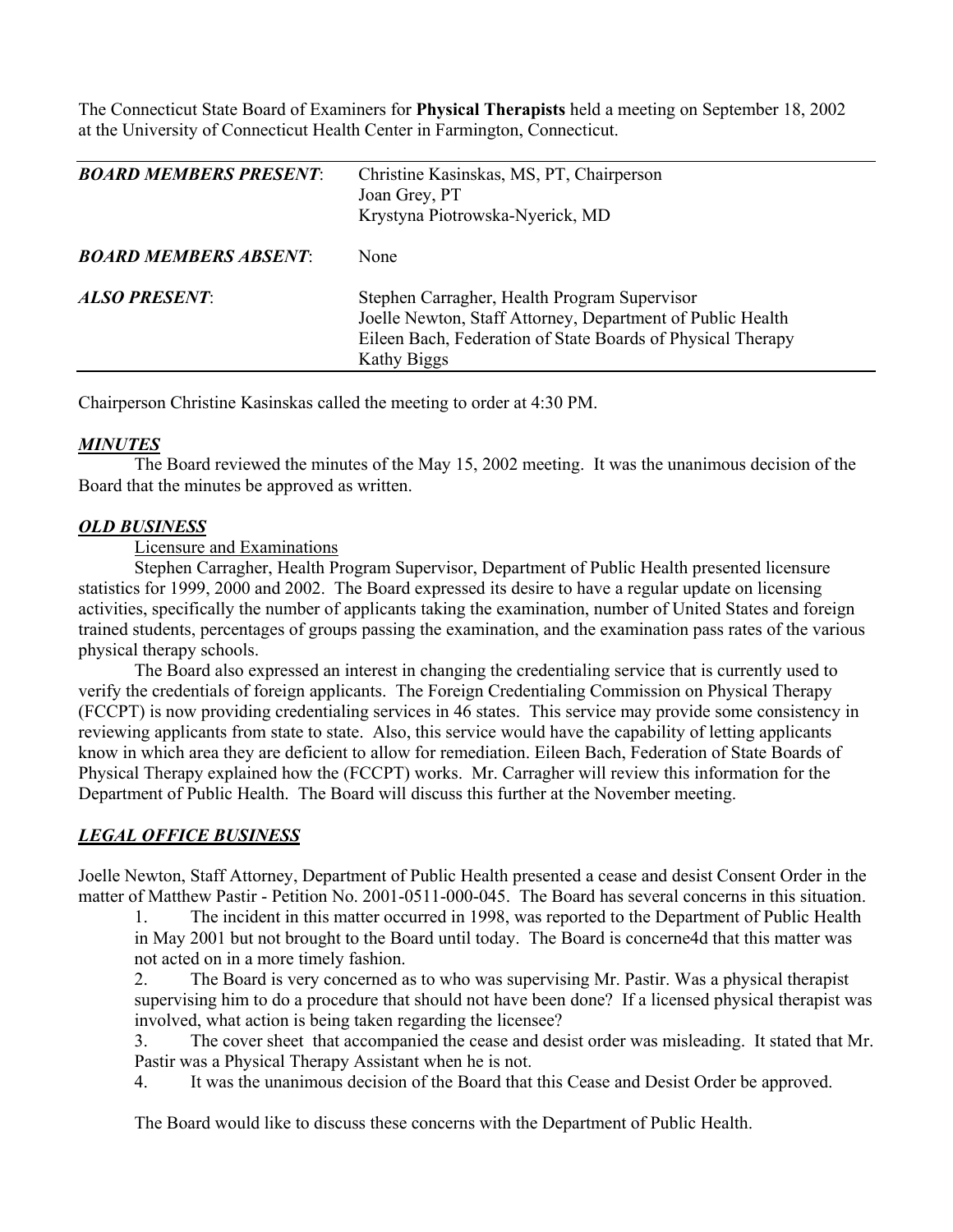The Board is also concerned about the following issues.

1. Matters that affect public safety are very slow to reach the attention of the Board.

2. The Board approves Consent Orders but never receives any feedback from the Department of Public Health as to whether the Orders are being complied with.

 In a previous matter involving Leonard Vigliatore, RPT it was reported to the Department of Public Health that he was not practicing with reasonable skill and safety, yet the Board was never informed of this fact but was asked to extend his Consent Order, which was nearing expiration.

 The Board would like to review the supervisor reports that are required when a physical therapist is placed on probation.

3. If a physical therapist is to be supervised during a probationary period, it is imperative that the supervisor be a physical therapist.

4. If coursework is needed to remediate a deficit, the Board should be consulted as to the adequacy and appropriateness of the coursework..

The Board would like to discuss all these concerns with Kathleen Boulware of the Department of Public Health.

### *ADJOURNMENT*

Being that there was no further business, the meeting was adjourned at 6:30 p.m.

Respectfully submitted,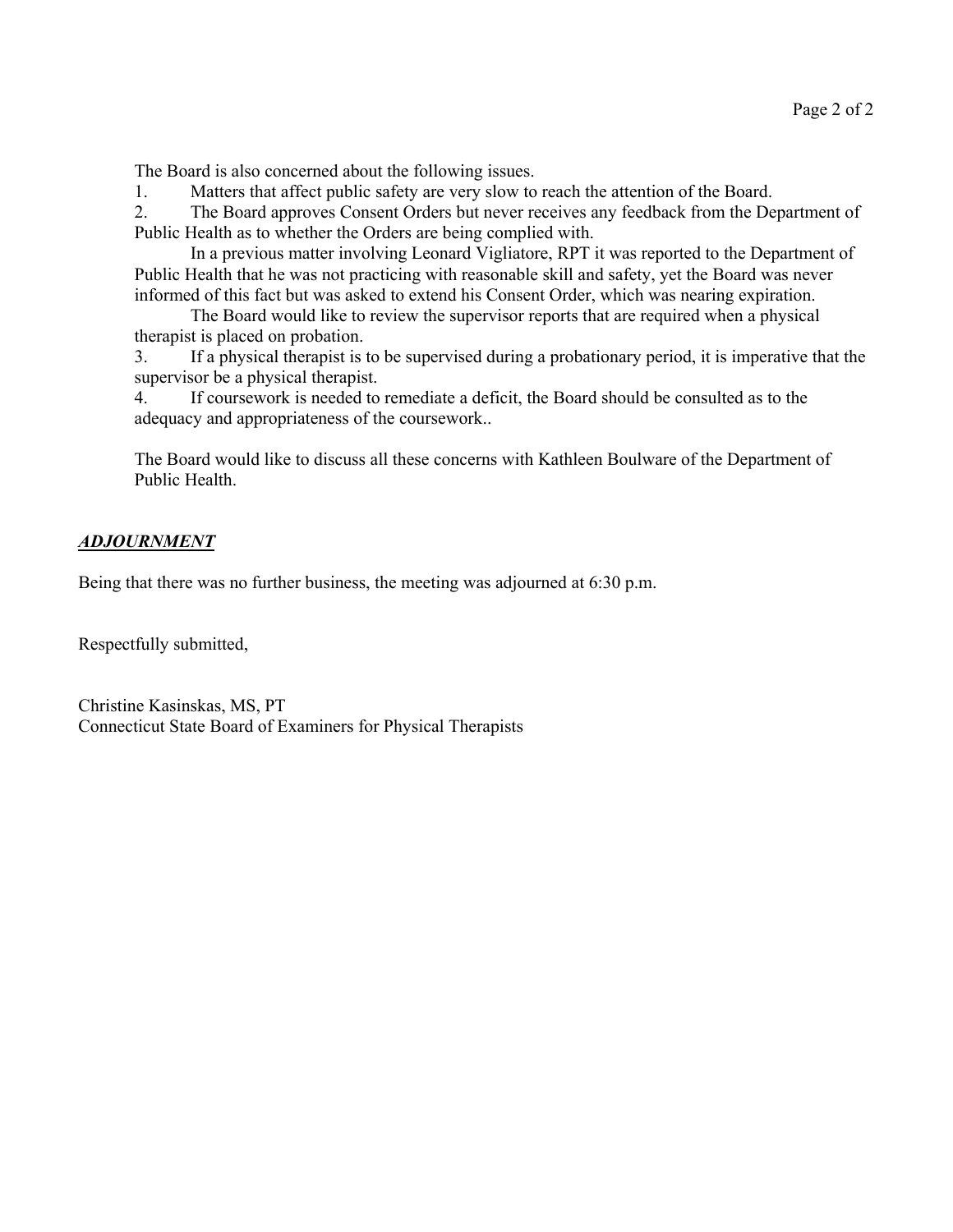The Connecticut State Board of Examiners for **Physical Therapists** held a meeting on November 13, 2002 at the University of Connecticut Health Center in Farmington, Connecticut.

| <b>BOARD MEMBERS PRESENT:</b> | Christine Kasinskas, MS, PT, Chairperson<br>Joan Grey, PT<br>Krystyna Piotrowska-Nyerick, MD |
|-------------------------------|----------------------------------------------------------------------------------------------|
| <b>BOARD MEMBERS ABSENT:</b>  | <b>None</b>                                                                                  |
| <b>ALSO PRESENT:</b>          | Stephen Carragher, Health Program Supervisor                                                 |

Chairperson Christine Kasinskas called the meeting to order at 4:30 PM.

### *MINUTES*

The Board reviewed the minutes of the September 18, 2002 meeting. It was the unanimous decision of the Board that the minutes be approved as written.

### *OLD BUSINESS*

Licensure and Examinations

Stephen Carragher provided the Board with the results of licensure exams for the United States and Connecticut for 2000, 2001, and 2002. He will update the Board quarterly on licensure results. Mr. Carragher was unable to obtain licensure results for foreign trained individuals, but will continue to pursue obtaining this information. He has investigated licensure credentialing via Federation of State Boards of Physical Therapy (FSBPT)/The Foreign Credentialing Commission on Physical Therapy (FCCPT). Connecticut will begin to use this service as well as International Credentialing Associates, Inc. (ICA). Currently, there is one individual who ICA deemed as lacking enough credits. Mr. Carragher will refer him to FCCPT and will let the Board know how the 2 credentialing services compare.

The Board would prefer to use only FCCPT and will await conversation with Mr. Carragher about the abovementioned individual.

#### *NEW BUSINESS*

 Discussion with the Department of Public Health regarding complaint investigations. The Department of Public Health representative was not present for this topic. This will be deferred to a future meeting.

#### *MEETING DATES FOR 2003*

The following meeting dates will be scheduled for the year 2003:

February 19, 2003 4:30 p.m. at the UCONN Health Center, Farmington, Connecticut May 14, 2003 4:30 p.m. at the UCONN Health Center, Farmington, Connecticut September 10, 2003 4:30 p.m. at the UCONN Health Center, Farmington, Connecticut November 12, 2003 4:30 p.m. at the UCONN Health Center, Farmington, Connecticut

If additional issues arise that require the Board's attention, additional meetings will be scheduled..

#### *ADJOURNMENT*

Being that there was no further business, the meeting was adjourned at 5:15 p.m.

Respectfully submitted,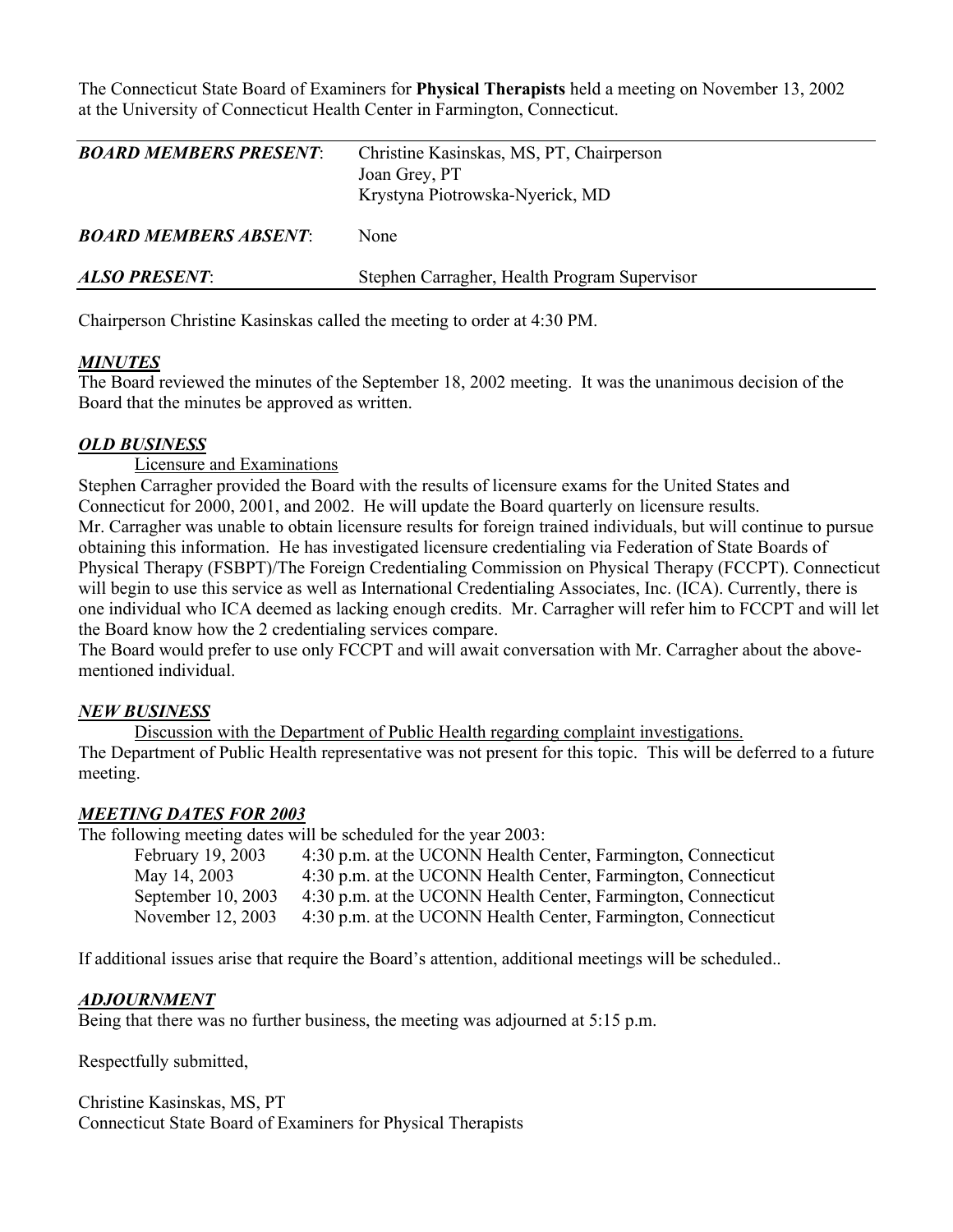The Connecticut State Board of Examiners for **Physical Therapists** held a meeting on February 19, 2003 at the University of Connecticut Health Center in Farmington, Connecticut.

| <b>BOARD MEMBERS PRESENT:</b> | Christine Kasinskas, MS, PT, Chairperson<br>Joan Grey, PT<br>Krystyna Piotrowska-Nyerick, MD                  |
|-------------------------------|---------------------------------------------------------------------------------------------------------------|
| <b>BOARD MEMBERS ABSENT:</b>  | None                                                                                                          |
| <b>ALSO PRESENT:</b>          | Kathleen Boulware, Supervising Nurse Consultant<br>Donna Brewer, Esq., Director, Public Health Hearing Office |

Chairperson Christine Kasinskas called the meeting to order at 4:30 PM.

### *MINUTES*

The Minutes of the November 13, 2002 meeting were reviewed and approved unanimously without changes.

### *OLD BUSINESS*

Licensure and Examinations

Stephen Carragher, Health Program Supervisor, Department of Public Health was scheduled to report on credentialing issues. He was not present at this meeting, so we will defer this topic until the next meeting.

The Board would prefer to use only The Foreign Credentialing Commission on Physical Therapy (FCCPT) The Board will await conversation with Mr. Carragher.

## *NEW BUSINESS*

A. Memorandum of Decision

Leonard Vigliatore, RPT - Petition No. 2001-0104-014-001

 It was the unanimous decision of the Board to adopt the Memorandum of Decision in this matter as written. Ms. Kasinskas signed the Order.

 B. Discussion with the Department of Public Health regarding complaint investigations. Kathleen Boulware, Supervising Nurse Consultant, Department of Public Health spoke to the Board about the manner in which complaints against Physical Therapists are investigated and handled.

Regarding the complaint against Leonard Vigliatore, the Board members expressed their concerns regarding the timing of the handling of the complaint, his supervision by a physician during the period which he was under a consent order, and the Board's general inability to obtain further information or obtain a summary suspension until the case was heard.

Ms. Boulware explained the circumstances as to why the case was handled as it had been. Ms. Boulware encouraged the Board members to call her directly if there is ever a concern.

### *ADJOURNMENT*

Being that there was no further business, the meeting was adjourned at 6:00 p.m.

Respectfully submitted,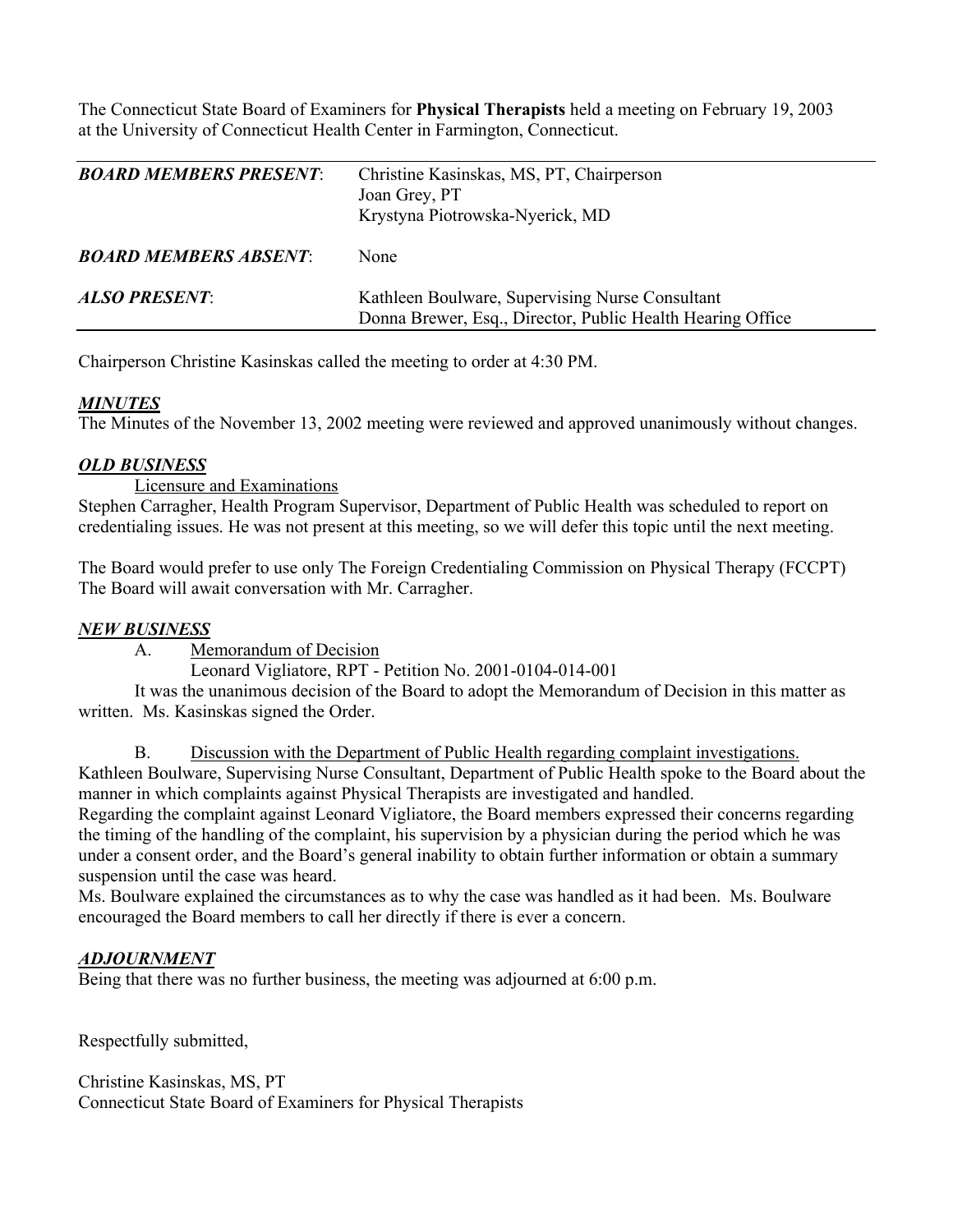The Connecticut State Board of Examiners for **Physical Therapists** held a meeting on May 14, 2003 at the University of Connecticut Health Center in Farmington, Connecticut.

| <b>BOARD MEMBERS PRESENT:</b> | Christine Kasinskas, MS, PT, Chairperson<br>Joan Grey, PT<br>Krystyna Piotrowska-Nyerick, MD                                        |
|-------------------------------|-------------------------------------------------------------------------------------------------------------------------------------|
| <b>BOARD MEMBERS ABSENT:</b>  | None                                                                                                                                |
| <b>ALSO PRESENT:</b>          | Stephen Carragher, Health Program Supervisor, DPH<br>Maite Barainca, Assistant Attorney General<br>Diane Wilan, Staff Attorney, DPH |

Chairperson Christine Kasinskas called the meeting to order at 4:30 PM.

#### *MINUTES*

The minutes of February 19, 2003 were reviewed and approved with the change to remove the phrase " about the above mentioned individual" under Old Business.

#### *OLD BUSINESS*

Licensure and Examinations

Stephen Carragher, Health Program Supervisor, Department of Public Health was present to discuss the issue of credentialing foreign-trained applicants.

The Board expressed its recommendation that the Department of Public Health utilize The Foreign Credentialing Commission on Physical Therapy (FCCPT) as the credentialing body for licensure, and that applicants prior to today, be allowed to utilize International Credentialing Associates, Inc. (ICA) credentials that they previously had paid for.

Ms. Grey made a motion, seconded by Dr. Piotrowska-Nyerick that the FCCPT be used exclusively as the credentialing body for Connecticut physical therapist licensure applicants. The motion passed unanimously.

The Board requested quarterly statistics candidate performance on the Federation of State Boards of Physical Therapists (FSBPT) National Physical Therapist Examination (NPTE). Mr. Carragher will email the results quarterly to Ms. Kasinskas who will share them at the meeting. Mr. Carragher instructed the Board members to call if they have any questions.

#### *NEW BUSINESS*

Leonard Vigliatore, RPT - Petition No. 2001-0104-014-001

Appeal of Memorandum of Decision

 Assistant Attorney General Maitre Barainca brought the Board up to date regarding the appeal of Memorandum of Decision in the matter of Leonard Vigliatore. She explained the legal process to the Board. Presently Mr. Vigliatore is not practicing physical therapy in Connecticut. She will email Ms. Kasinskas regarding the progress of the appeal , who will share the information with the Board.

### *LEGAL OFFICE BUSINESS*

Joyce Karkel, PT - Petition No. 2001-0816-014-003

Diane Wilan, Staff Attorney, Department of Public Health presented a Consent Order in the matter of Joyce Karkel, PT. Ms. Karkel was present with her attorney. Ms. Grey made a motion, seconded by Dr. Piotrowska-Nyerick, to accept the Consent Order. The motion passed unanimously.

The Board commented that the remedial course work that Ms. Karkel completes should be carefully scrutinized so that it meets the intent of the consent order.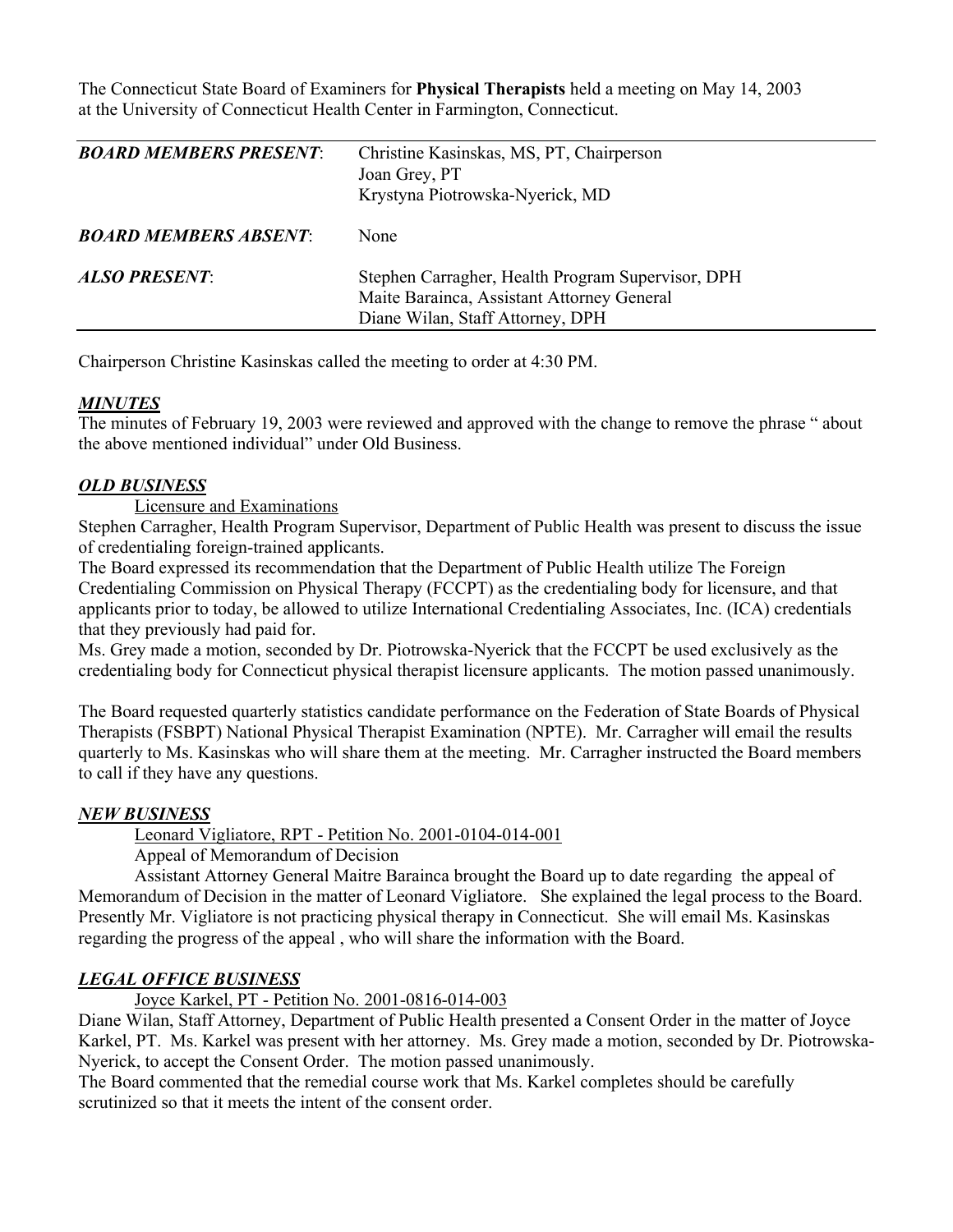# *ADJOURNMENT*

Being that there was no further business, the meeting was adjourned at 5:15 p.m.

Respectfully submitted,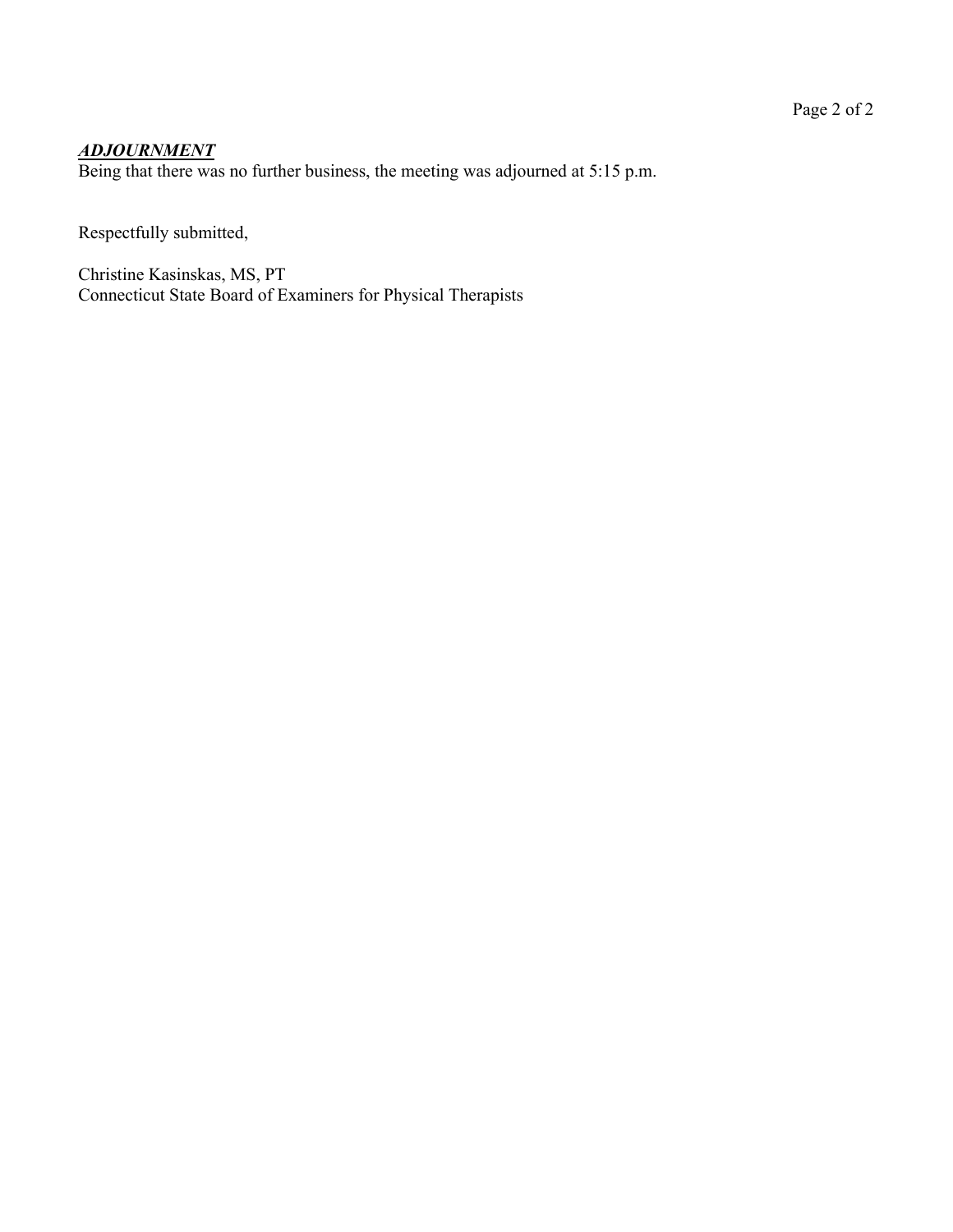The Connecticut State Board of Examiners for **Physical Therapists** held a meeting on September 22, 2003at the University of Connecticut Health Center in Farmington, Connecticut.

| <b>BOARD MEMBERS PRESENT</b> | Christine Kasinskas, MS, PT, Chairperson<br>Joan Grey, PT<br>Krystyna Piotrowska-Nyerick, MD |
|------------------------------|----------------------------------------------------------------------------------------------|
| <b>BOARD MEMBERS ABSENT:</b> | <b>None</b>                                                                                  |

Chairperson Christine Kasinskas called the meeting to order at 6:00 PM.

### *MINUTES*

The minutes of May 14, 2003 were reviewed and approved without any change.

### *NEW BUSINESS*

The quarterly PES statistics were reviewed and discussed.

The Annual Meeting of the Federation was discussed. Initially Joan Grey was to attend, but now she is unable because of personal reasons. She will call Eileen Bach, our Federation representative to discuss.

Issue of continuing education requirement for physical therapists was discussed. The Board would like to know how that requirement will be regulated. Ms. Kasinskas will ask Jefftey Kardys, Board Liaison if there is a person who could talk to the Board about this requirement.

The meeting scheduled for Wednesday, November 12, 2003 will be rescheduled to Monday, November 10, 2003 at 6:00 p.m. at University of Connecticut Rehabilitation Department.

### *ADJOURNMENT*

Being that there was no further business, the meeting was adjourned at 6:30 p.m.

Respectfully submitted,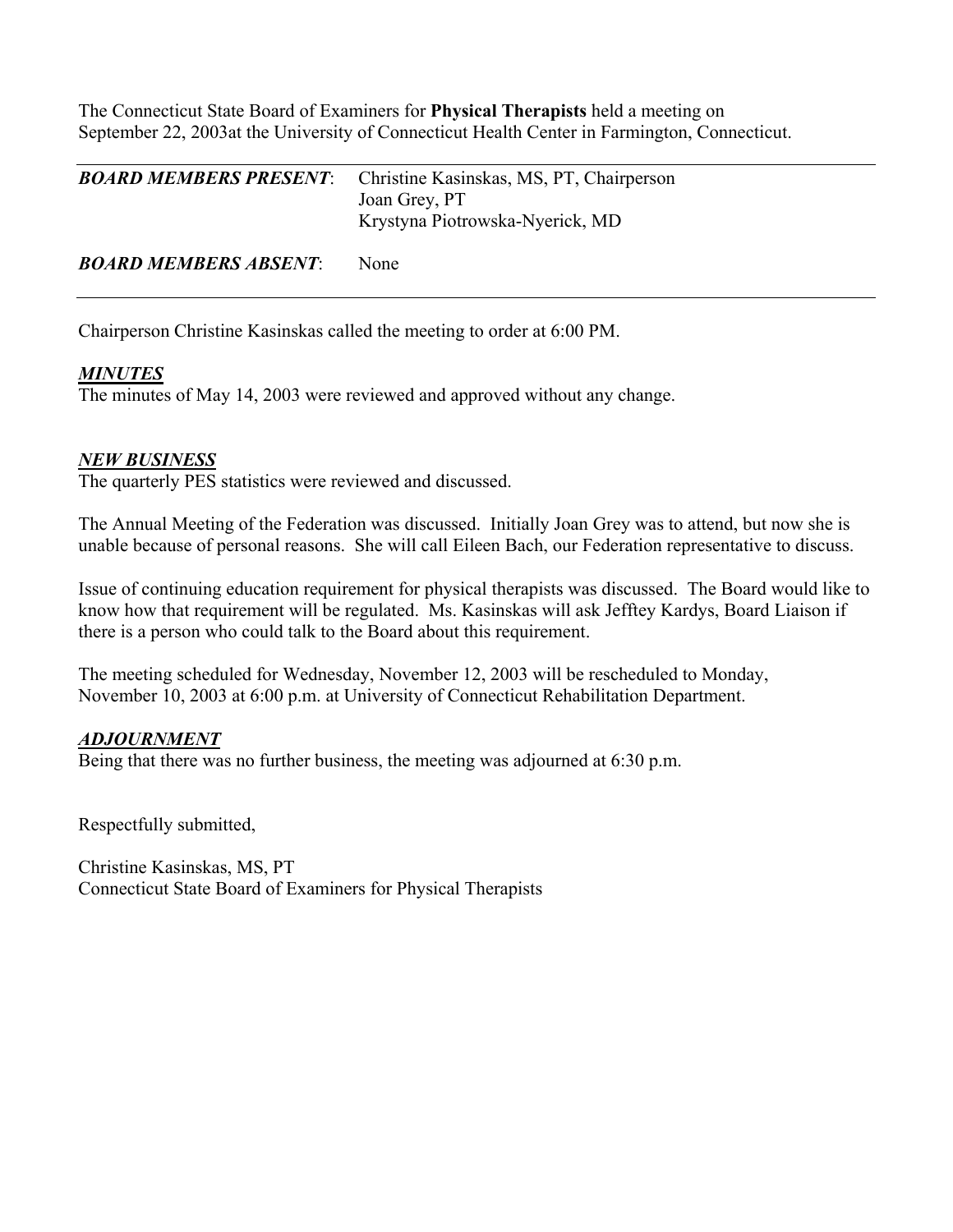The Connecticut State Board of Examiners for **Physical Therapists** held a meeting on November 10, 2003 at the University of Connecticut Health Center in Farmington, Connecticut.

| <b>BOARD MEMBERS PRESENT</b> | Christine Kasinskas, MS, PT, Chairperson<br>Joan Grey, PT<br>Krystyna Piotrowska-Nyerick, MD<br>Mary Lou Sanders, RN |
|------------------------------|----------------------------------------------------------------------------------------------------------------------|
| <b>BOARD MEMBERS ABSENT:</b> | <b>None</b>                                                                                                          |

Chairperson Christine Kasinskas called the meeting to order at 6:00 PM.

*ALSO PRESENT* Stephen Carragher, Health Program Supervisor, DPH

Mary Lou Sanders was welcomed to her first meeting as Board member. She is a registered nurse with many years of experience in many different settings.

#### *MINUTES*

The minutes of September 22, 2003 were reviewed and approved without any change.

#### *NEW BUSINESS*

- The quarterly PES statistics were reviewed and discussed.
	- B. The new statute on continuing education requirements for Physical Therapists was reviewed and explained to the Board by Mr. Carragher.
	- continuing education shall be in areas related to the individual's practice.
	- this requirement is waived for new licensees.
	- there is a waiver for a specific period of time for medical disability or illness.
	- the requirement for the 20 hours of continuing education will commence when the new license is renewed.
- B. The Board expressed concern that physical therapists in Connecticut be made aware of the new requirements. The DPH does not have the financial or manpower resources to notify everyone. It is the Department's view that it is the responsibility of the licensee to know the laws. The Board wondered if the CAPTA would take the responsibility to notify all licensed Physical Therapists. Chris will contact Kathy Biggs, President of the CAPTA, to explore this possibility.

### *MEETING DATES FOR 2004*

The following meeting dates will be scheduled for 2004:

| February 18, 2004  | 4:30 p.m. at the UConn Health Center, Farmington, Connecticut |
|--------------------|---------------------------------------------------------------|
| May 12, 2004       | 4:30 p.m. at the UConn Health Center, Farmington, Connecticut |
| September 22, 2004 | 4:30 p.m. at the UConn Health Center, Farmington, Connecticut |
| November 10, 2004  | 4:30 p.m. at the UConn Health Center, Farmington, Connecticut |

### *ADJOURNMENT*

Being that there was no further business, the meeting was adjourned at 6:30 p.m.

Respectfully submitted,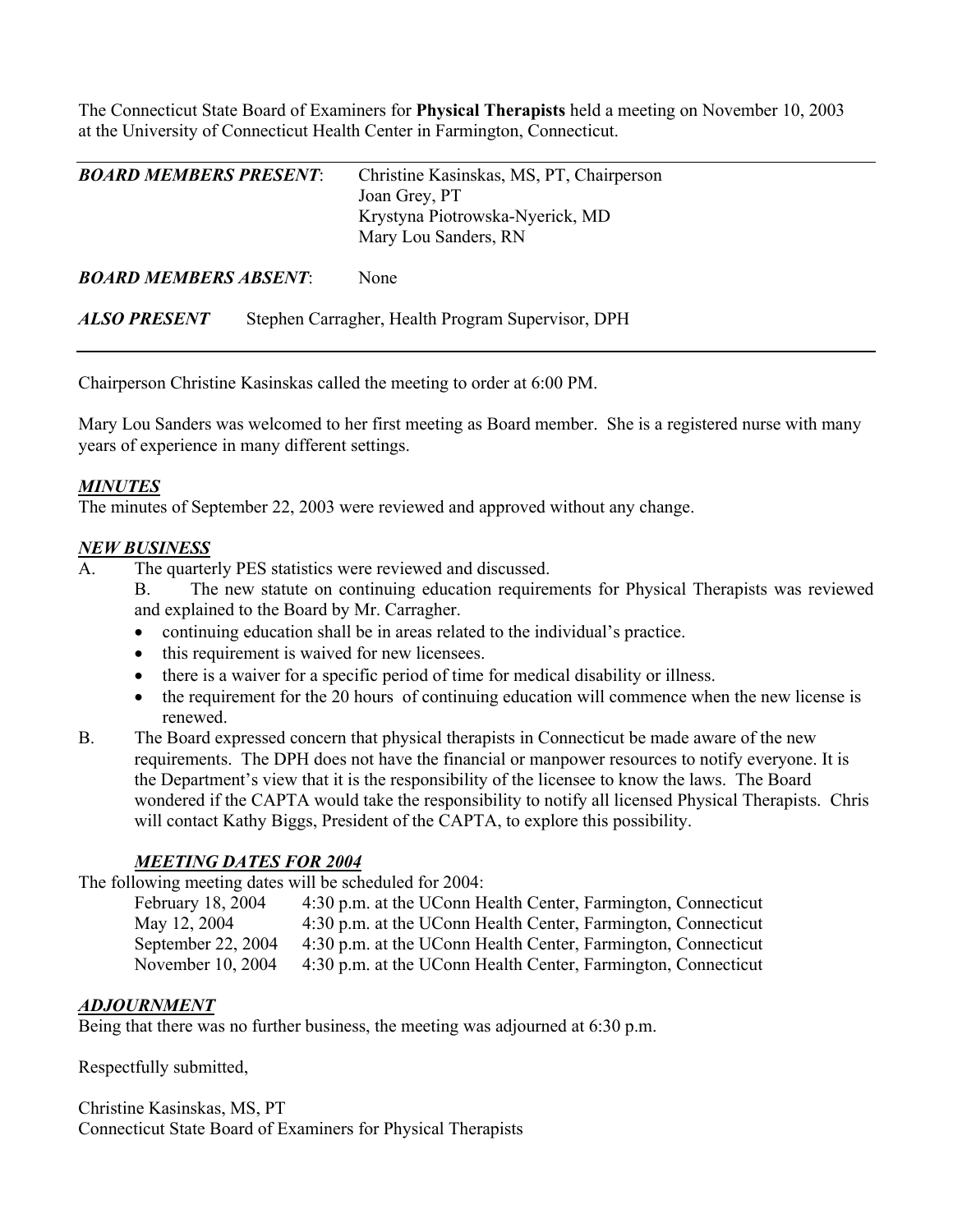The Connecticut State Board of Examiners for **Physical Therapists** held a meeting on February 18, 2004 at the University of Connecticut Health Center in Farmington, Connecticut.

| <b>BOARD MEMBERS PRESENT:</b> | Christine Kasinskas, MS, PT, Chairperson<br>Joan Grey, PT<br>Krystyna Piotrowska-Nyerick, MD<br>Mary Lou Sanders, RN |
|-------------------------------|----------------------------------------------------------------------------------------------------------------------|
| <b>BOARD MEMBERS ABSENT:</b>  | None                                                                                                                 |
| ALSO PRESENT                  | Stephen Carragher, Health Program Supervisor, DPH<br>Diana Lejardi, Licensing Examination Assistant                  |

Chairperson Christine Kasinskas called the meeting to order at 4:30 PM.

### *MINUTES*

The minutes of November 10, 2003 were reviewed and approved without any change.

### *NEW BUSINESS*

- 1. The quarterly physical therapist licensure examination statistics were reviewed and discussed.
- 2. The new statute on continuing education requirements for physical therapists was discussed. Mr. Carragher reported that each license renewal that goes out now has a notice in it announcing the change in requirement for continuing education.
- 3. Christine Kasinskas reported that she had contacted Kathy Biggs, President of the Connecticut Chapter of American Physical Therapy Association (APTA) as well as the Central Office of Connecticut Physical Therapy Association (CPTA) expressing the Board's concern regarding notification to all licensed physical therapists in Connecticut. Ms. Biggs informed her today that the CPTA will be notifying all licensed physical therapists in the CPTA newsletter going out later in February.
- 4. Reinstatement Request John Novak Diana Lejardi, Licensing Examination Assistant presented a reinstatement application of John Novak. Following discussion the Board vote d in favor of recommending reinstatement of Mr. Novak's license. There three votes in favor of reinstatement and one opposed.
- 5. Reinstatement Request Andrea Wasserman Diana Lejardi, Licensing Examination Assistant presented a reinstatement application of Andrea Wasserman. Following discussion the Board vote d in favor of recommending reinstatement of Mr. Wasserman's license. There two votes in favor of reinstatement, one opposed and one abstention.

### *ADJOURNMENT*

Being that there was no further business, the meeting was adjourned at 5:00 p.m. The next meeting is scheduled for May 12, 2004 at 4:30 p.m. at the University of Connecticut Health Center.

Respectfully submitted,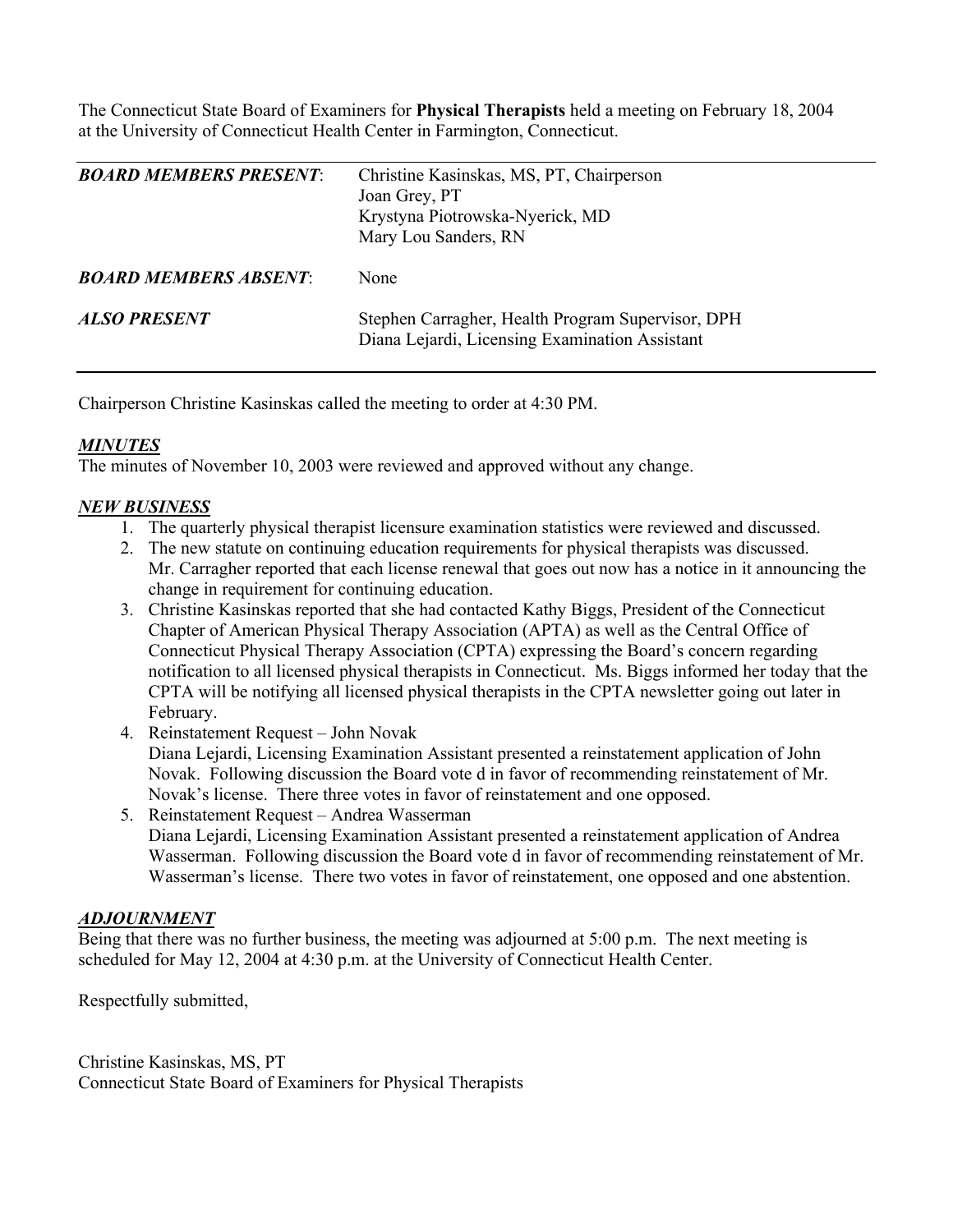The Connecticut State Board of Examiners for **Physical Therapists** held a meeting on May 12, 2004 at the University of Connecticut Health Center in Farmington, Connecticut.

| <b>BOARD MEMBERS PRESENT:</b> | Joan Grey, PT<br>Krystyna Piotrowska-Nyerick, MD<br>Mary Lou Sanders, RN |
|-------------------------------|--------------------------------------------------------------------------|
| <b>BOARD MEMBERS ABSENT:</b>  | Christine Kasinskas, MS, PT, Chairperson                                 |

Ms. Grey called the meeting to order at 4:30 PM.

### *MINUTES*

The minutes of November 10, 2003 were reviewed and approved without any change.

### *NEW BUSINESS*

The quarterly PES statistics were reviewed and discussed.

### *ADJOURNMENT*

Being that there was no further business, the meeting was adjourned at 5:00 p.m.

Respectfully submitted,

Joan Grey, PT Connecticut State Board of Examiners for Physical Therapists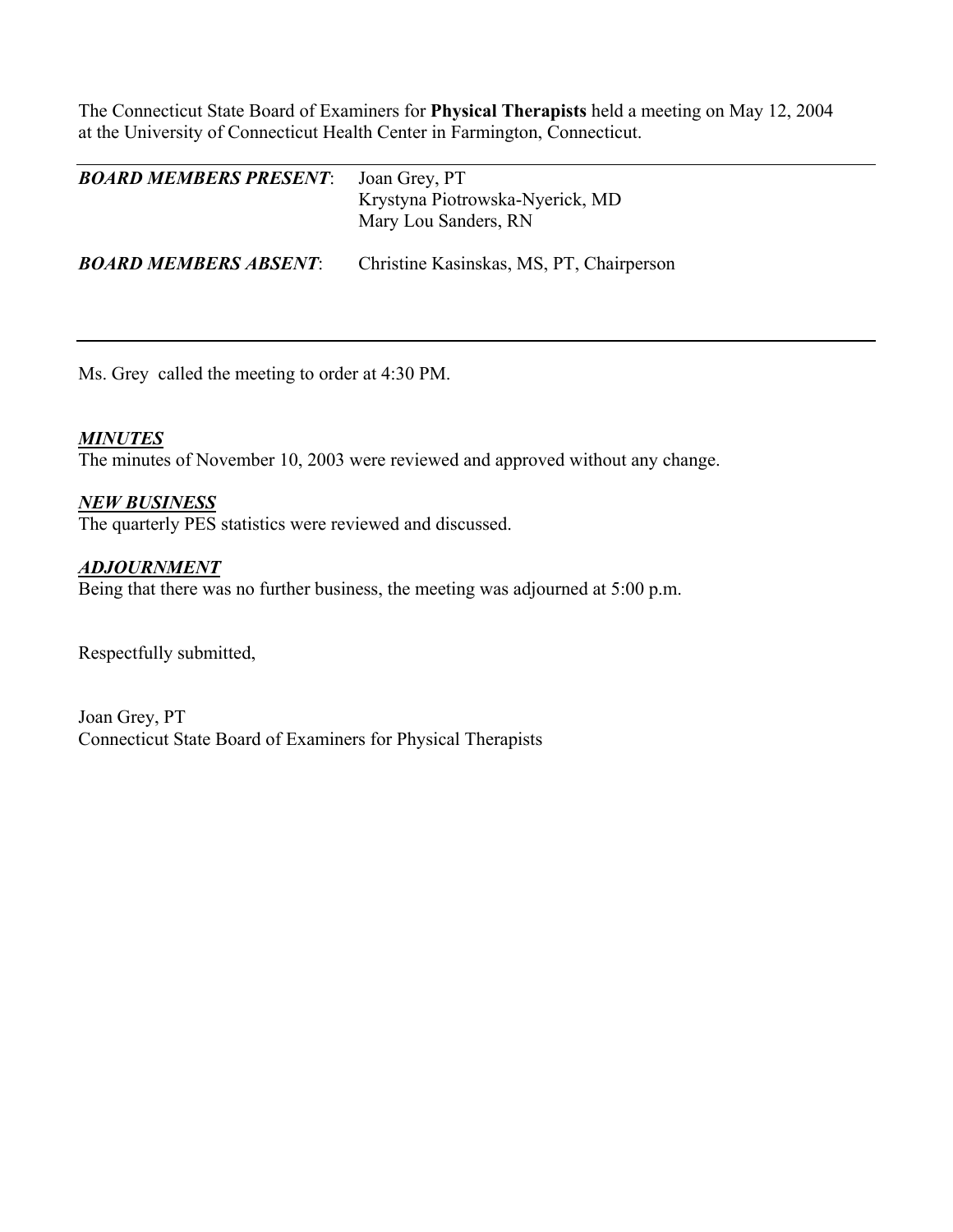The Connecticut State Board of Examiners for **Physical Therapists** held a meeting on September 27, 2004 at the University of Connecticut Health Center in Farmington, Connecticut.

| <b>BOARD MEMBERS PRESENT:</b> | Christine Kasinskas, MS, PT, Chairperson<br>Joan Grey, PT<br>Krystyna Piotrowska-Nyerick, MD<br>Mary Lou Sanders, RN |
|-------------------------------|----------------------------------------------------------------------------------------------------------------------|
| <b>BOARD MEMBERS ABSENT:</b>  | None                                                                                                                 |
| <b>ALSO PRESENT</b>           | Diana Lejardi, Licensing Examination Assistant<br>Leslie Scoville, Staff Attorney, DPH<br>Jeffrey Pingpank, Esq.     |

Chairperson Christine Kasinskas called the meeting to order at 4:30 PM.

## *MINUTES*

The minutes of May 12, 2004 were not reviewed.

## *NEW BUSINESS*

- 1. The quarterly PES statistics were reviewed and discussed.
- 2. Reinstatement request for Elizabeth Kassel was discussed and approved unanimously as recommended by Department of Public Health.
- 3. Joan Grey reported on the Federation of State Boards of Physical Therapy Annual Meeting from which she just returned. She reported on the workshop that she attended that focused on practitioners who were sex offenders and had learned that a forensic neuropsychological evaluation is often helpful for evaluating a case.
- 4. The Board considered the fact that the list of Physical Therapy consultants who assist the Department of Public Health with investigations has not been updated in a long while. The Board members will plan to bring new names to the next Board meeting.
- 5. The date of the next meeting was discussed. Due to conflicts in Board Members' schedules, it was decided to change the date of the next meeting from November 10, 2004 to November 15, 2004.

### *LEGAL OFFICE BUSINESS*

Staff Attorney Leslie Scoville, Department of Public Health presented consent order in the matter of Pamela LeClair, PT, Petition No. 2003-0514-014-003. Attorney Jeffrey Pingpank was present on behalf of Ms. LeClair.

The Consent order was discussed by Board and unanimously rejected. The Board made a recommendation clarifying of how eight (8) hours of required course work will be utilized.

### *ADJOURNMENT*

Being that there was no further business, the meeting was adjourned at 5:00 p.m. The next meeting is scheduled for November 15, 2004 at 4:30 p.m. at the University of Connecticut Health Center.

Respectfully submitted,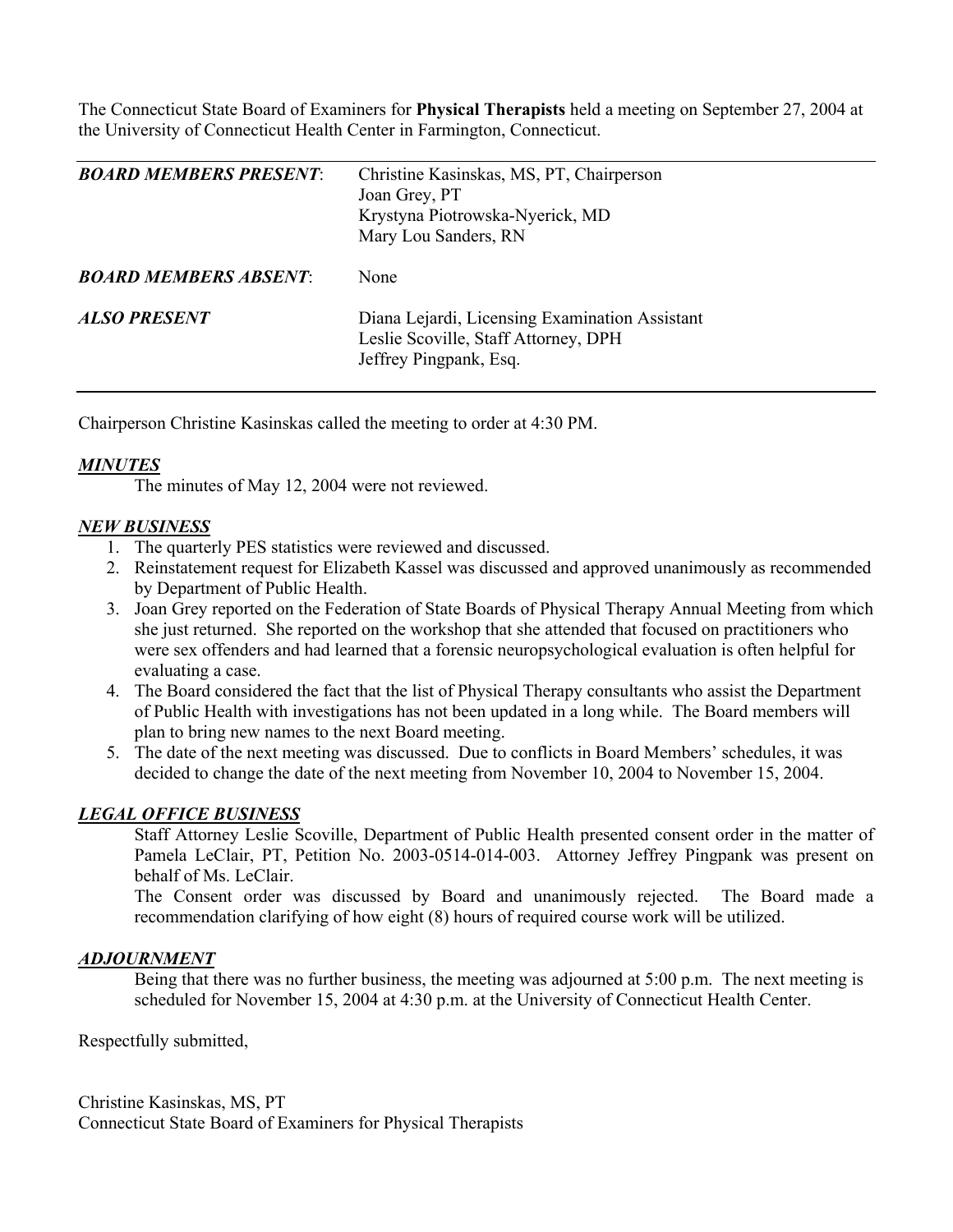The Connecticut State Board of Examiners for **Physical Therapists** held a meeting on November 15, 2004 at the University of Connecticut Health Center in Farmington, Connecticut.

| <i>BOARD MEMBERS PRESENT:</i> | Christine Kasinskas, MS, PT, Chairperson<br>Krystyna Piotrowska-Nyerick, MD<br>Mary Lou Sanders, RN |
|-------------------------------|-----------------------------------------------------------------------------------------------------|
| <b>BOARD MEMBERS ABSENT</b>   | Joan Grey, PT                                                                                       |
| ALSO PRESENT                  | Roberta Swafford, Staff Attorney, DPH<br>Jeffrey Pingpank, Esq.                                     |

Chairperson Christine Kasinskas called the meeting to order at 4:30 PM.

### *MINUTES*

The minutes of the May 12, 2004 and September 27, 2004 meetings were reviewed and approved.

#### *LEGAL OFFICE BUSINESS*

Staff Attorney Roberta Swafford, Department of Public Health presented a revised consent order in the matter of Pamela LeClair, PT, Petition No. 2003-0514-014-003. The Board reviewed this matter at its September 27, 2004 meeting. Attorney Jeffrey Pingpank was present on behalf of Ms. LeClair. The Consent order was discussed by Board and unanimously approved. Ms. Kasinskas signed the Order.

#### *MEETING DATES FOR 2005*

The following meeting dates will be scheduled for 2005:

February 16, 2005 4:30 p.m. at the UConn Health Center, Farmington, Connecticut May 25, 2005 4:30 p.m. at the UConn Health Center, Farmington, Connecticut September 21, 2005 4:30 p.m. at the UConn Health Center, Farmington, Connecticut November 16, 2005 4:30 p.m. at the UConn Health Center, Farmington, Connecticut

#### *ADDITIONAL ITEMS*

The Board Members noted and discussed the legal action that the American Physical Therapy Association has brought against Federation of State Boards of Physical Therapy (FSBPT) regarding the Physical Therapy Licensing Exam.

#### *ADJOURNMENT*

 Being that there was no further business, the meeting was adjourned at 5:00 p.m. The next meeting is scheduled for February 16, 2005 at 4:30 p.m. at the University of Connecticut Health Center.

Respectfully submitted,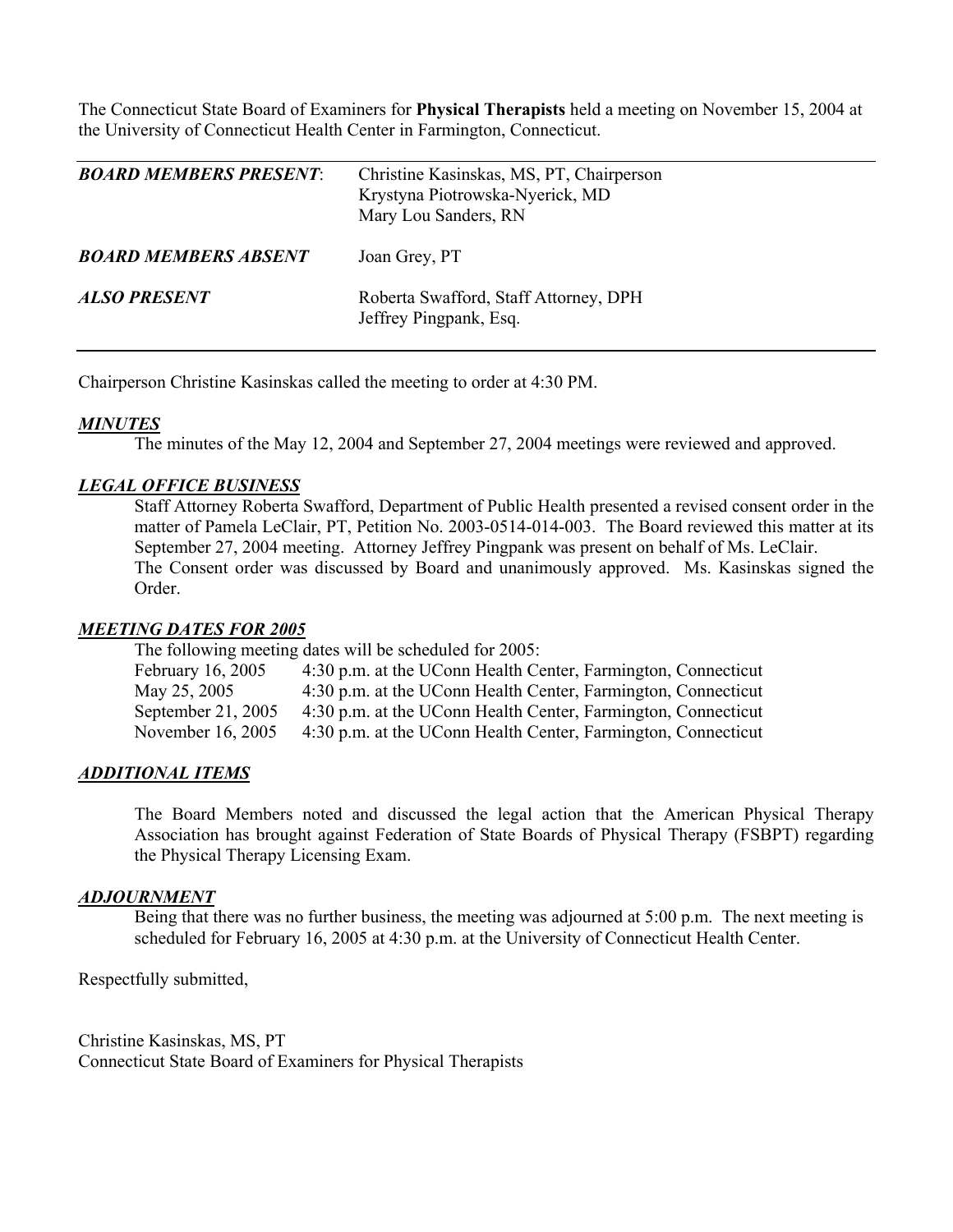The Connecticut State Board of Examiners for **Physical Therapists** held a meeting on February 16, 2005 at the University of Connecticut Health Center in Farmington, Connecticut.

| <b>BOARD MEMBERS PRESENT</b> | Christine Kasinskas, MS, PT, Chairperson |
|------------------------------|------------------------------------------|
|                              | Joan Grey, PT                            |
|                              | Krystyna Piotrowska-Nyerick, MD          |
|                              | Mary Lou Sanders, RN                     |
|                              |                                          |
|                              |                                          |

**BOARD MEMBERS ABSENT** None

Chairperson Christine Kasinskas called the meeting to order at 4:30 PM.

## *MINUTES*

The minutes of November 15, 2004 meeting were reviewed and approved.

### *EXAMINATION STATISTICS*

Statistics for licensing exam were reviewed and discussed.

#### *ADDITIONAL DISCUSSION*

Ms. Sanders discussed new legislation affecting the Board that is currently being considered.

### *ADJOURNMENT*

 Being that there was no further business, the meeting was adjourned at 5:00 p.m. The next meeting is scheduled for May 25, 2005 at 4:30 p.m. at the University of Connecticut Health Center.

Respectfully submitted,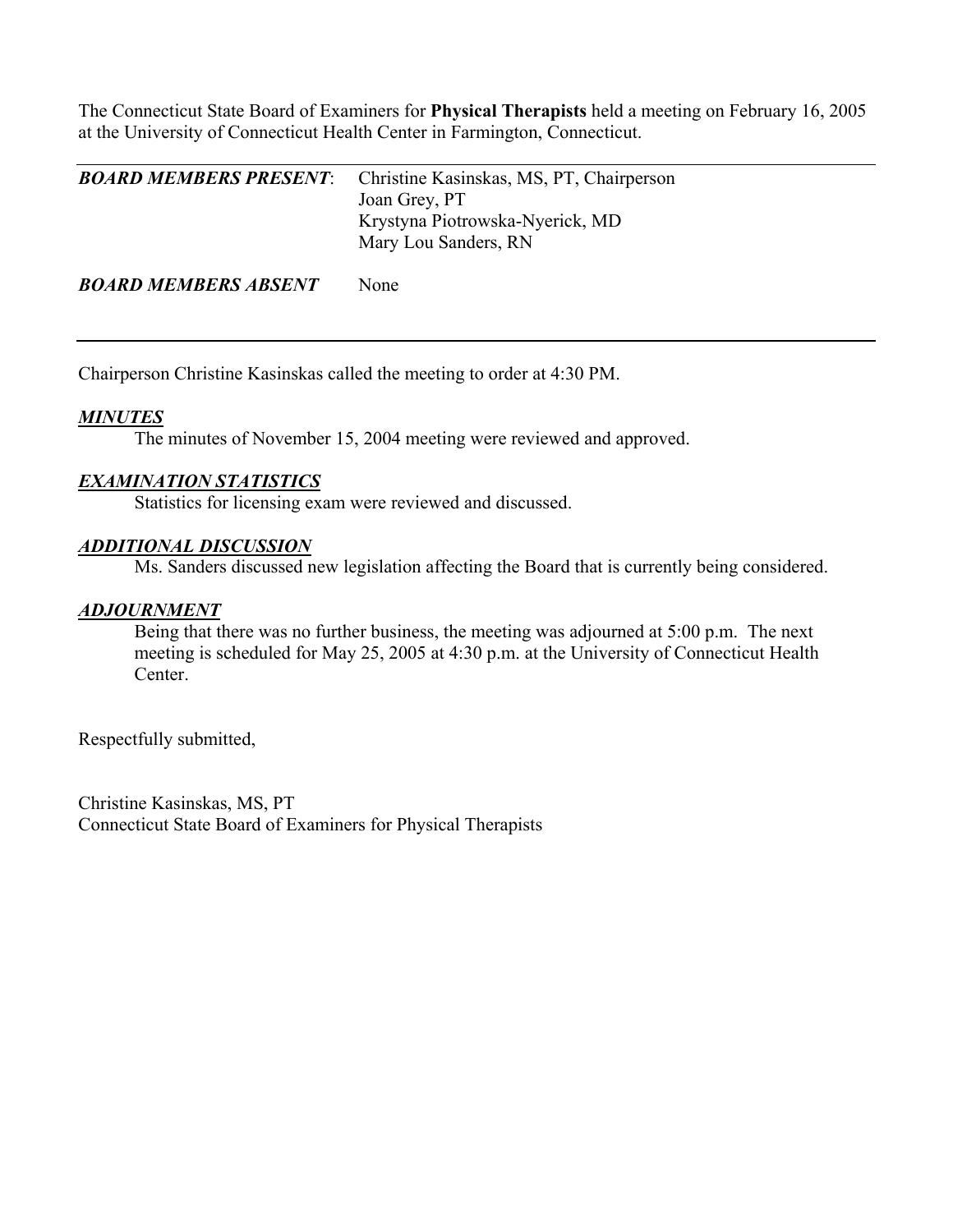The Connecticut State Board of Examiners for **Physical Therapists** held a meeting on May 25, 2005 at the University of Connecticut Health Center in Farmington, Connecticut.

| <b>BOARD MEMBERS PRESENT:</b> | Christine Kasinskas, MS, PT, Chairperson<br>Joan Grey, PT<br>Krystyna Piotrowska-Nyerick, MD<br>Mary Lou Sanders, RN |
|-------------------------------|----------------------------------------------------------------------------------------------------------------------|
| <b>BOARD MEMBERS ABSENT</b>   | Jeffrey Conlon                                                                                                       |

Chairperson Christine Kasinskas called the meeting to order at 4:30 PM.

### *MINUTES*

The minutes of February 16, 2005 meeting were reviewed and approved.

#### *EXAMINATION STATISTICS*

The lowering of the pass rate for the NPTE was noted and discussed.

#### *ADDITIONAL DISCUSSION*

A discussion ensued regarding direct access..

### *ADJOURNMENT*

 Being that there was no further business, the meeting was adjourned at 5:00 p.m. The next meeting is scheduled for September 21, 2005 at 4:30 p.m. at the University of Connecticut Health Center.

Respectfully submitted,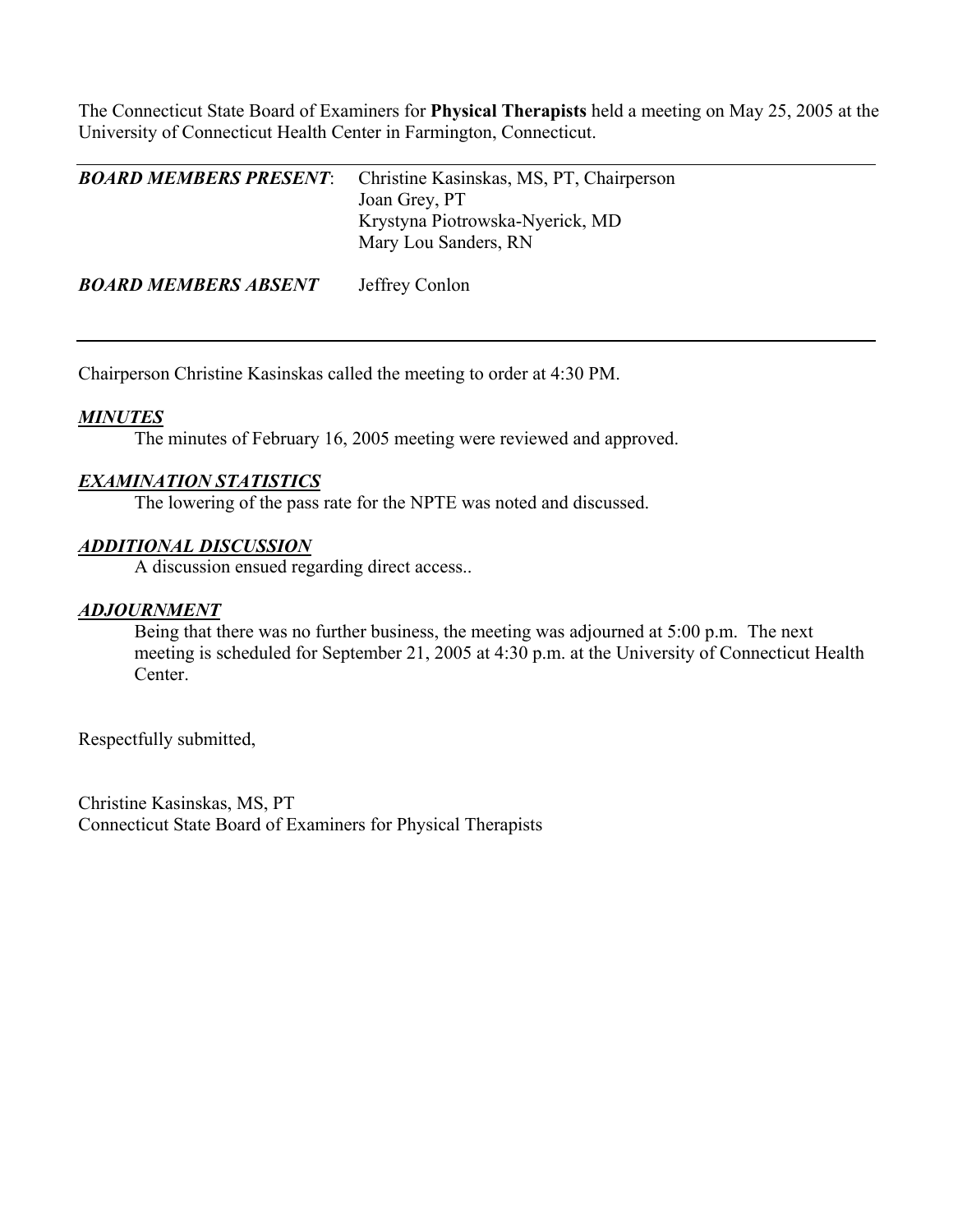The Connecticut State Board of Examiners for **Physical Therapists** held a meeting on September 21, 2005 at the University of Connecticut Health Center in Farmington, Connecticut.

| <b>BOARD MEMBERS PRESENT:</b> | Christine Kasinskas, MS, PT, Chairperson<br>Jeffrey Conlon<br>Krystyna Piotrowska-Nyerick, MD<br>Mary Lou Sanders, RN |
|-------------------------------|-----------------------------------------------------------------------------------------------------------------------|
|                               |                                                                                                                       |

*BOARD MEMBERS ABSENT* Joan Grey, PT

Chairperson Christine Kasinskas called the meeting to order at 4:30 PM.

Mr. Conlon was welcomed to his first meeting as a member of the Board.

### *MINUTES*

The draft minutes of May 25, 2005 were reviewed, amended, and approved.

#### *NEW BUSINESS*

Adoption of Resolution regarding compliance meetings.

Regarding the adoption of the resolution regarding compliance meetings, the issue was discussed. The Board members felt that more information was need. Ms. Kasinskas will contact the Board Liaison fro more information. In addition, Ms. Grey's input is also desired. A vote was unanimous to table this issue until the November meeting.

#### *ADDITIONAL BUSINESS*

The room currently used for Board meetings at UCONN Health Center will no longer be available. Board members therefore have decided to move the meetings to Hospital for Special Care in New Britain, Connecticut. The meetings will held in Room 1600 in the Rehabilitation Department. The next meeting is scheduled for 4:30 p.m. on November 16, 2005.

### *ADJOURNMENT*

Being that there was no further business, the meeting was adjourned at 5:00 p.m.

Respectfully submitted,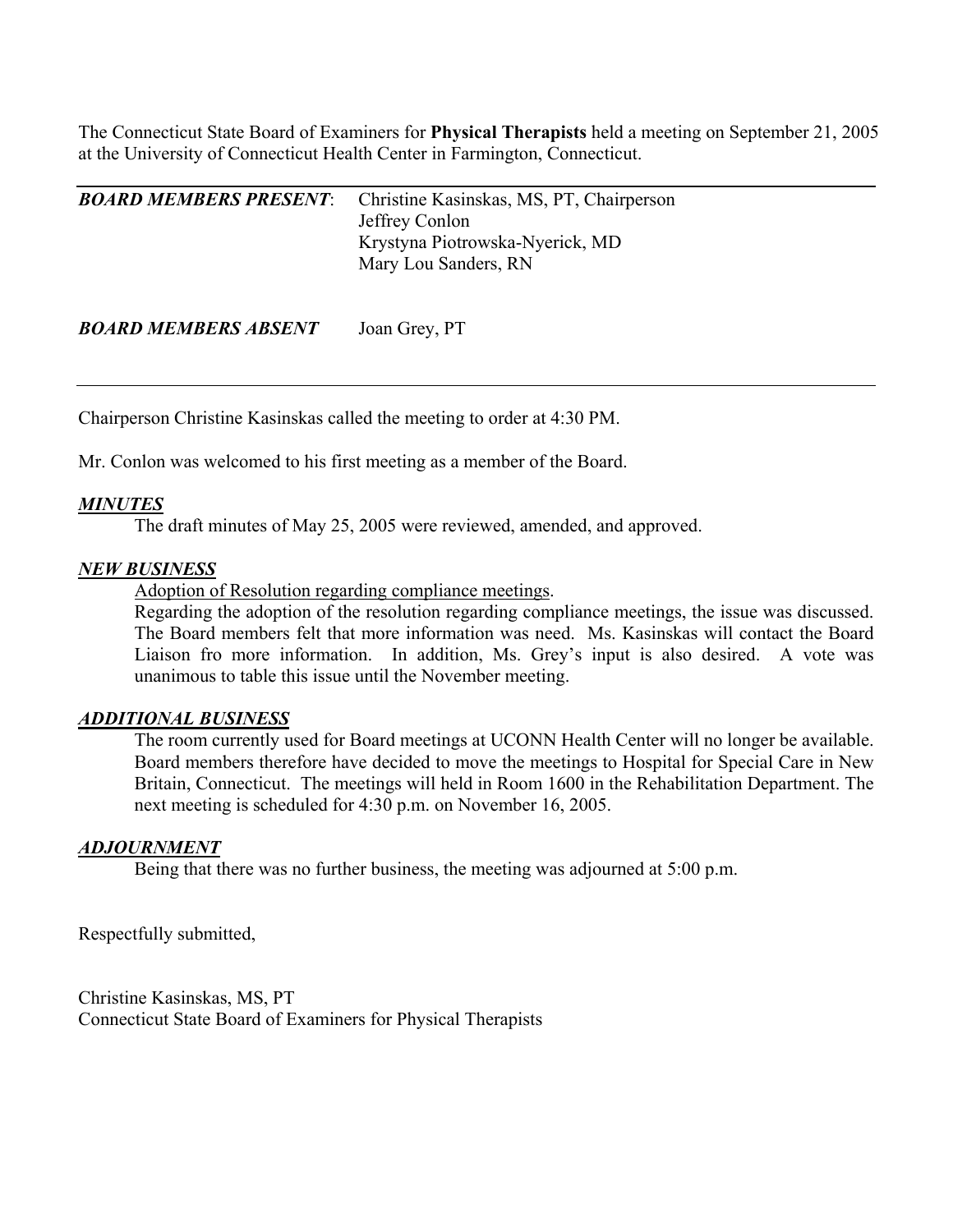The Connecticut State Board of Examiners for **Physical Therapists** held a meeting on November 16, 2005 at the Hospital for Special Care, 2150 Corbin Avenue, Room 1600, New Britain, Connecticut.

| <i><b>BOARD MEMBERS PRESENT:</b></i> | Joan Grey, PT<br>Jeffrey Conlon<br>Krystyna Piotrowska-Nyerick, MD<br>Mary Lou Sanders, RN |
|--------------------------------------|--------------------------------------------------------------------------------------------|
| <b>BOARD MEMBERS ABSENT</b>          | Christine Kasinskas, MS, PT, Chairperson                                                   |

The meeting was called to order at 4:30 PM.

### *MINUTES*

The draft minutes of September 21, 2005 were reviewed and approved.

### *NEW BUSINESS*

A. Adoption of Resolution regarding compliance meetings.

Regarding the adoption of the resolution regarding compliance meetings, the issue was discussed. The Board agrees that the resolution should be adopted.

#### B. Meeting Dates for 2006

 The following meeting dates will be scheduled for 2006: February 15, 2006 May 10, 2006 September 13, 2006 November 15, 2006 All meetings will be scheduled for 4:30 p.m., at the Hospital for Special Care, 2150 Corbin Avenue, Room 1600, New Britain, Connecticut.

### *ADDITIONAL BUSINESS*

Ms. Sanders raised questions about the competency of physical therapists in the work force. It was explained that the licensing process, including the passing of a national examination, is used to determine minimum competency.

Chairperson Christine Kasinskas served as an item writer two years ago. She attended a meeting in New Orleans, Louisiana during which she reviewed an edition of the national physical therapist examination. Ms. Kasinskas found the examination to be comprehensive.

### *ADJOURNMENT*

Being that there was no further business, the meeting was adjourned at 5:15 p.m.

Respectfully submitted,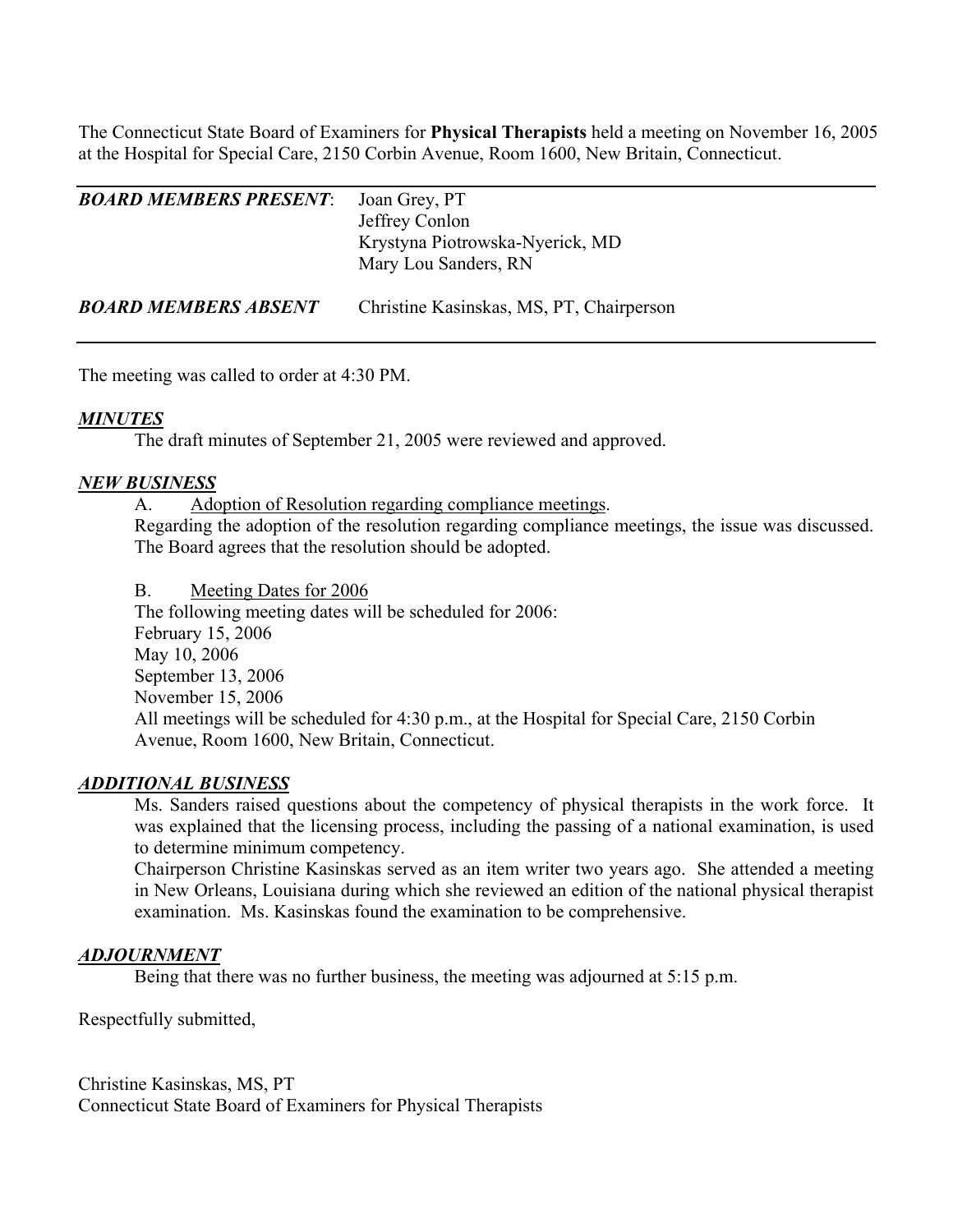The Connecticut State Board of Examiners for **Physical Therapists** held a meeting on February 15, 2006 at the Hospital for Special Care, 2150 Corbin Avenue, Room 1600, New Britain, Connecticut.

| <b>BOARD MEMBERS PRESENT:</b> | Christine Kasinskas, MS, PT, Chairperson<br>Joan Grey, PT<br>Krystyna Piotrowska-Nyerick, MD |
|-------------------------------|----------------------------------------------------------------------------------------------|
| <b>BOARD MEMBERS ABSENT</b>   | Jeffrey Conlon<br>Mary Lou Sanders, RN                                                       |

The meeting was called to order at 5:00 PM.

## *MINUTES*

The Minutes from November 16, 2005 were reviewed, amended, and approved. Amended:

- Ms. Sanders name is incorrectly spelled Saunders under additional business.
- Under additional business, Christine Kasinskas served as an item writer 2 years ago. She did attend a meeting in New Orleans where she reviewed an edition of the National PT exam. She found the exam to be comprehensive.

## *NEW BUSINESS*

None.

## *ADJOURNMENT*

Being that there was no further business, the meeting was adjourned at 5:30 p.m.

Respectfully submitted,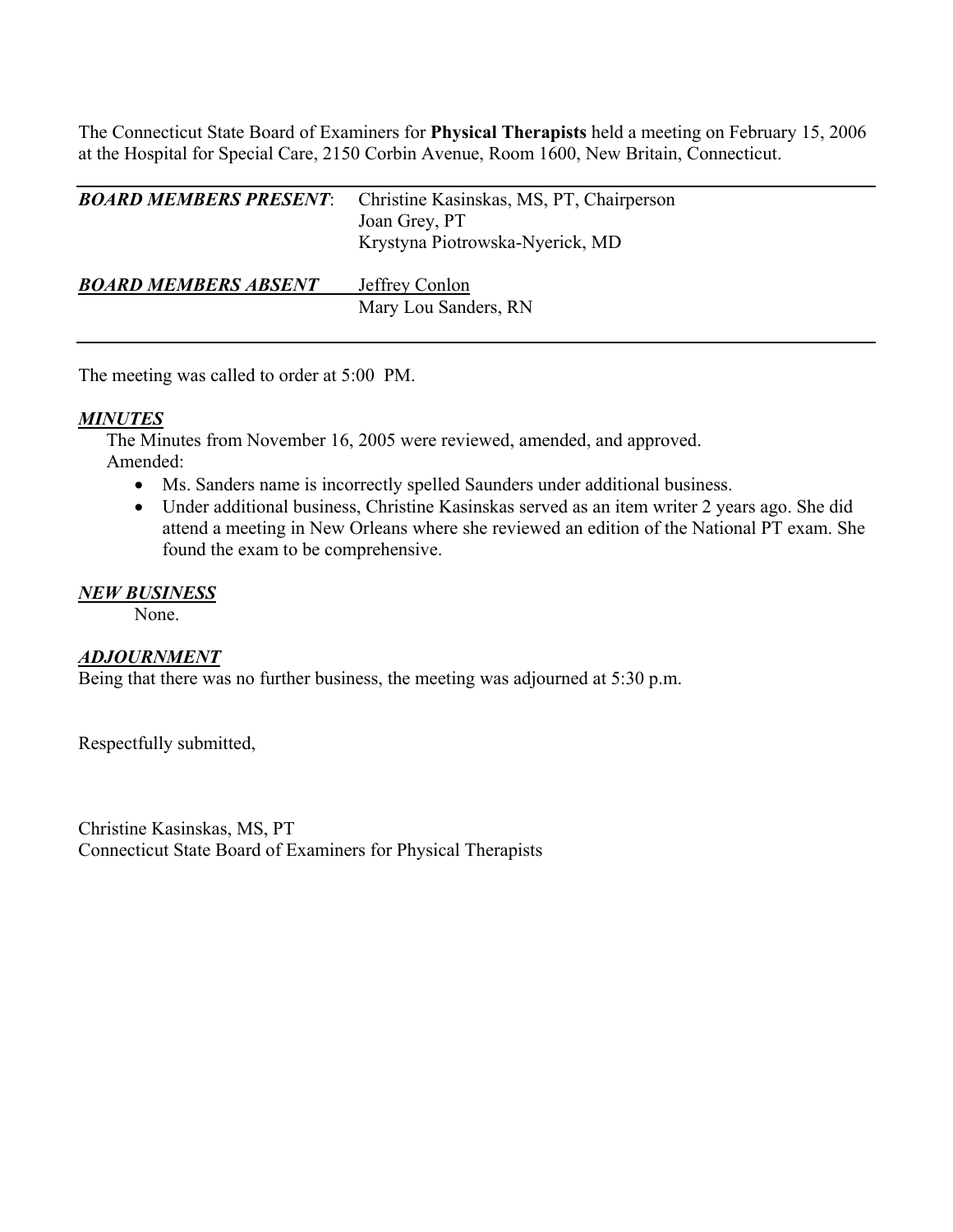The Connecticut State Board of Examiners for Physical Therapists held a meeting on April 26, 2006 at the Department of Public Health, 410 Capitol Avenue, Second Floor Conference Room F, Hartford, Connecticut.

| <b>BOARD MEMBERS PRESENT:</b> | Christine Kasinskas, MS, PT, Chairperson        |
|-------------------------------|-------------------------------------------------|
|                               | Jeffrey Conlon                                  |
|                               | Joan Grey, PT                                   |
|                               | Krystyna Piotrowska-Nyerick, MD – via telephone |
|                               | Mary Lou Sanders, RN                            |
|                               |                                                 |

**BOARD MEMBERS ABSENT** None

The meeting was called to order at 9:00 a.m.

### *MINUTES*

 The Minutes from February 15, 2006 were reviewed. Ms. Grey made a motion seconded by Ms. Sanders to approve the minutes. The motion passed unanimously.

## *LEGAL OFFICE BUSINESS*

Motion for Summary Suspension – Lori Dorman, PT

 Ellen Shanley, Staff Attorney, Department of Public Health presented a Motion for Summary Suspension in the matter of Lori Dorman, PT - Petition No. 2006-0316-014-001. Assistant Attorney General Tanya DeMattia was present to provide counsel to the Board.

 Ms. Sanders made a motion, seconded by Ms. Grey, to grant the Summary Suspension of Ms. Dorman's physical therapist license. The motion passed unanimously. Ms. Kasinskas signed the Summary Suspension Order

 A hearing in this matter is scheduled for May 10, 2006 at 10:30 a.m. at the Department of Public Health

## *NEW BUSINESS*

 Jennifer Filippone, Section Chief, Practitioner Licensing and Investigations was present and informed the Board of the annual meeting of the Federation of State Boards of Physical Therapy scheduled for September 7-11, 2006 in Portland Oregon. Ms. Kasinskas will contact Ms. Filippone if she will be able to attend.

 Ms. Filippone provided an overview of the Department of Public Health licensing program for physical therapy assistants and athletic trainers. The Department began licensing both professions effective April 11, 2006.

 Ms. Filippone also provided an update on Senate Bill 164 - An Act Concerning Patient Access To Physical Therapy

## *ADJOURNMENT*

Being that there was no further business, the meeting was adjourned at 9:20 a.m.

Respectfully submitted,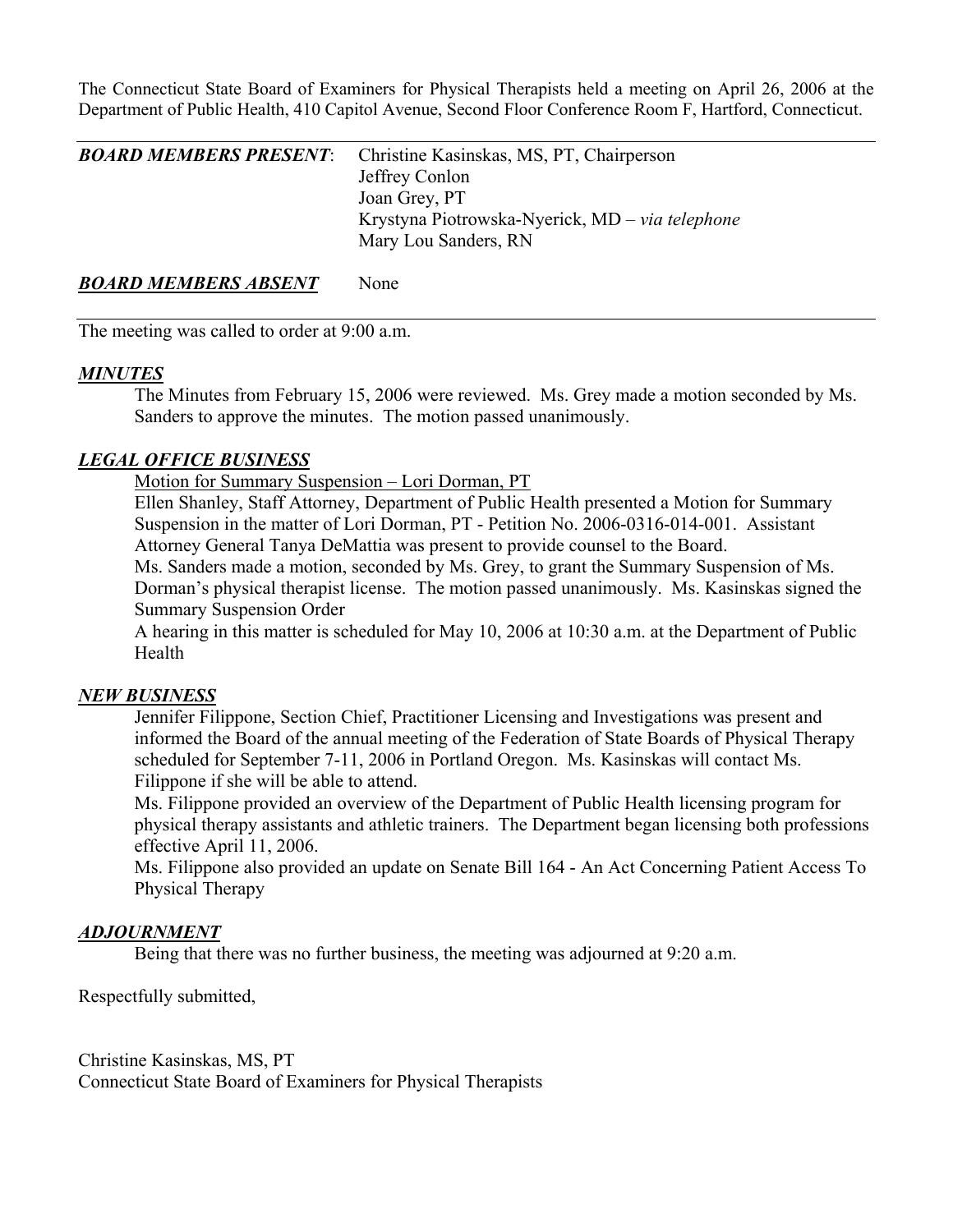The Connecticut State Board of Examiners for Physical Therapists held a meeting on September 13, 2006 at the Department of Public Health, 410 Capitol Avenue, Second Floor Conference Room F, Hartford, Connecticut.

| <b>BOARD MEMBERS PRESENT:</b> | Christine Kasinskas, MS, PT, Chairperson<br>Joan Grey, PT<br>Krystyna Piotrowska-Nyerick, MD – via telephone<br>Mary Lou Sanders, RN |
|-------------------------------|--------------------------------------------------------------------------------------------------------------------------------------|
| <b>BOARD MEMBERS ABSENT</b>   | Jeffrey Conlon                                                                                                                       |

The meeting was called to order at 9:05 a.m.

### *MINUTES*

 The Minutes from April 26, 2006 were reviewed. Ms. Grey made a motion seconded by Ms. Sanders to approve the minutes as corrected. The motion passed unanimously.

### *NEW BUSINESS*

 Stephen Carragher, Health Program Supervisor Department of Public Health was present to discuss licensure of physical therapy assistants. Mr. Carragher indicated that foreign trained applicants for licensure will need to have their credentials evaluated by a credentialing service. The department is in the process of selecting a credentialing service.

 In addition, all new applicants for licensure will need to be approval by the Department of Public Health to sit for the national examination. Persons who have previously been registered in Connecticut as Physical Therapy Assistants will be granted licensure upon receipt of an application.

 The Board asked if the credentialing service performing the evaluations will also make recommendations if an applicant's education and/or training are deficient in a particular area. Mr. Carragher will report back to the Board on this question..

### *LEGAL OFFICE BUSINESS*

Consent Order – Lori Dorman, PT

 Ellen Shanley, Staff Attorney, Department of Public Health presented a proposed Consent Order in the matter of Lori Dorman, PT - Petition No. 2006-0316-014-001. Ms. Dorman was present with attorney Marilyn Clark Pellett.

 Ms. Sanders made a motion, seconded by Ms. Grey, to adopt the Consent Order. The motion passed unanimously. Ms. Kasinskas signed the Order

#### *ADJOURNMENT*

Being that there was no further business, the meeting was adjourned at 9:45 p.m.

Respectfully submitted,